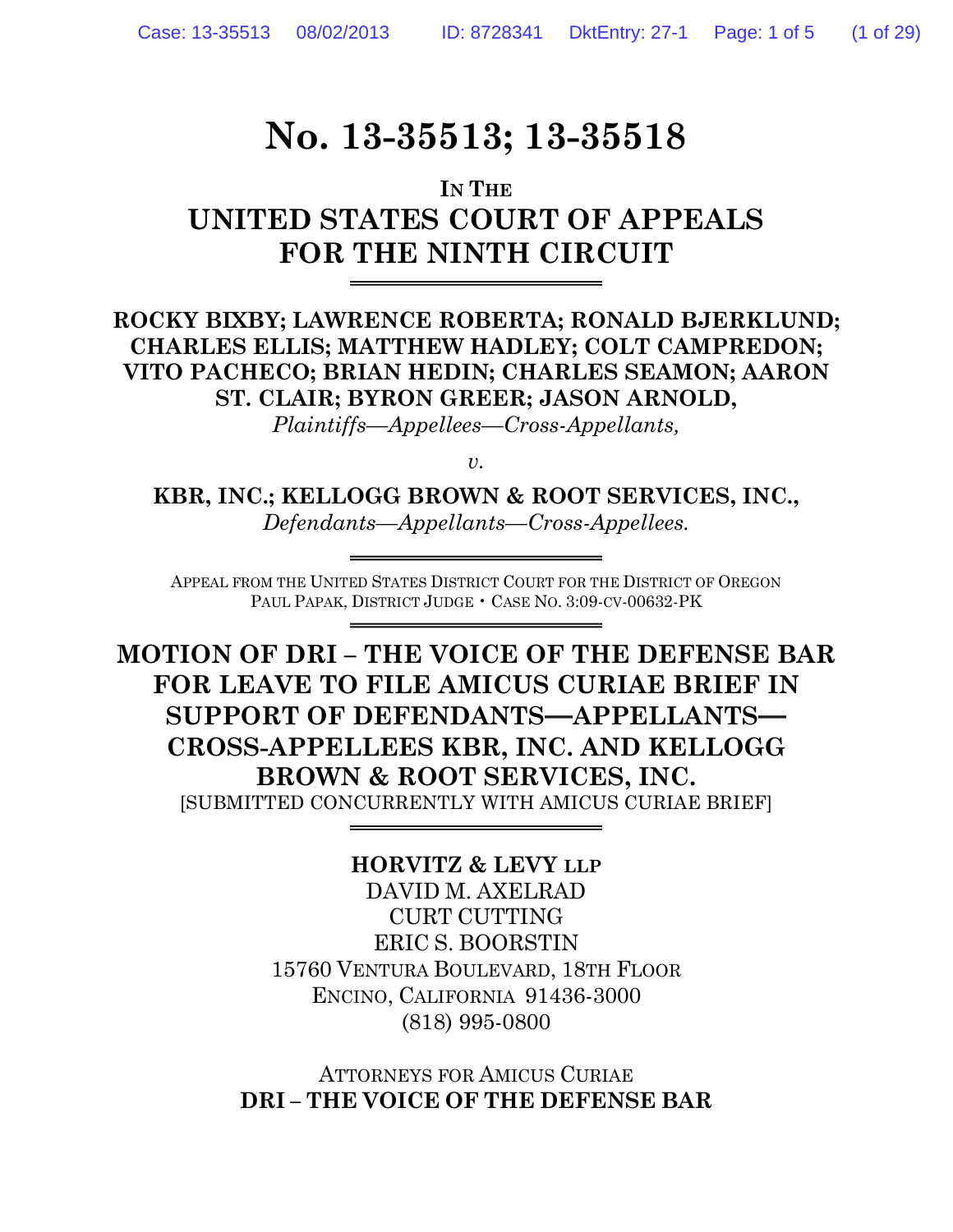#### **MOTION FOR LEAVE TO FILE AMICUS CURIAE BRIEF**

Amicus curiae DRI – The Voice of the Defense Bar (DRI) respectfully moves for leave to file the attached amicus curiae brief. DRI obtained consent of the attorneys for Defendants—Appellants—Cross-Appellees KBR, Inc. and Kellogg Brown & Root Service, Inc. (KBR) to file its brief. DRI endeavored to obtain consent of Plaintiffs—Appellees—Cross-Appellants Bixby, et al., but was unable to do so. Although DRI informed Plaintiffs' counsel of the subject matter of DRI's brief, he refused to consent without pre-approving a draft of the brief. *See* Circuit Rule 29-3.

DRI is an international organization that includes more than 22,000 attorneys defending businesses and individuals in civil litigation. To this end, DRI seeks to address issues important to defense attorneys, to promote the role of the defense lawyer, and to improve the civil justice system. DRI has long been a voice in the ongoing effort to make the civil justice system more fair, efficient, and—where national issues are involved—consistent. As such, DRI has a strong interest in securing a decision by this Court that a State may not impose punitive damages based on conduct occurring solely in a foreign country, especially where the foreign country does not allow for punitive damages and where the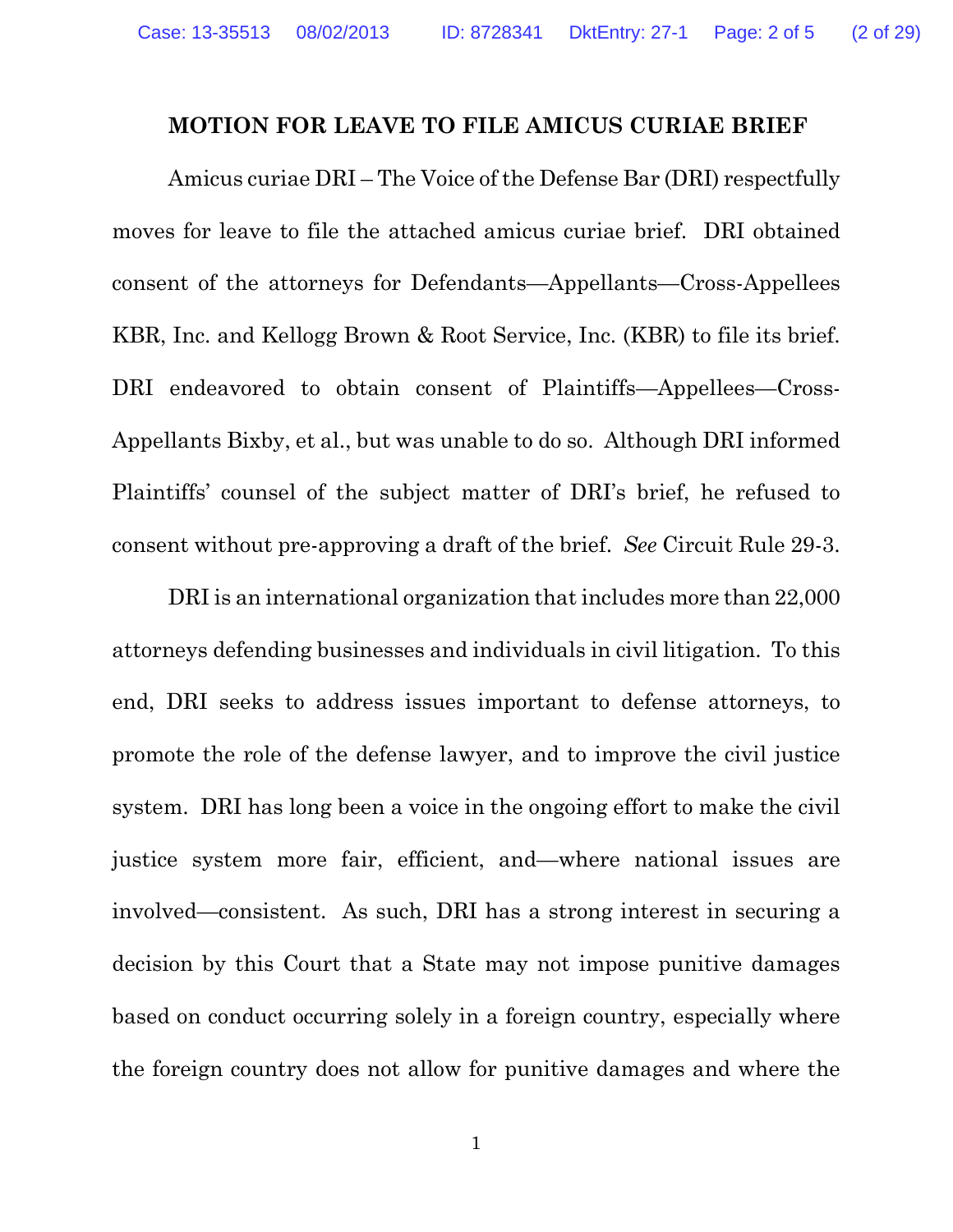foreign conduct grew out of efforts to advance an important federal interest. *See* Fed. R. App. P. 29(b)(1).

An amicus brief is desirable because this Court's decision will be important not just to the parties in this case, but to all who are engaged in foreign commerce. Further, the matters asserted in the proposed amicus brief are relevant to the disposition of the case because the availability of punitive damages is central to KBR's appeal. *See* Fed. R. App. P. 29(b)(2).

No party or party's counsel authored this brief in whole or in part. No party or party's counsel contributed money to fund the preparation or submission of this brief. No other person except DRI and its counsel contributed money to fund the preparation or submission of this brief. *See* Fed. R. App. P. 29(c)(5).

DRI respectfully requests that the Court grant leave to file the brief submitted concurrently with this motion.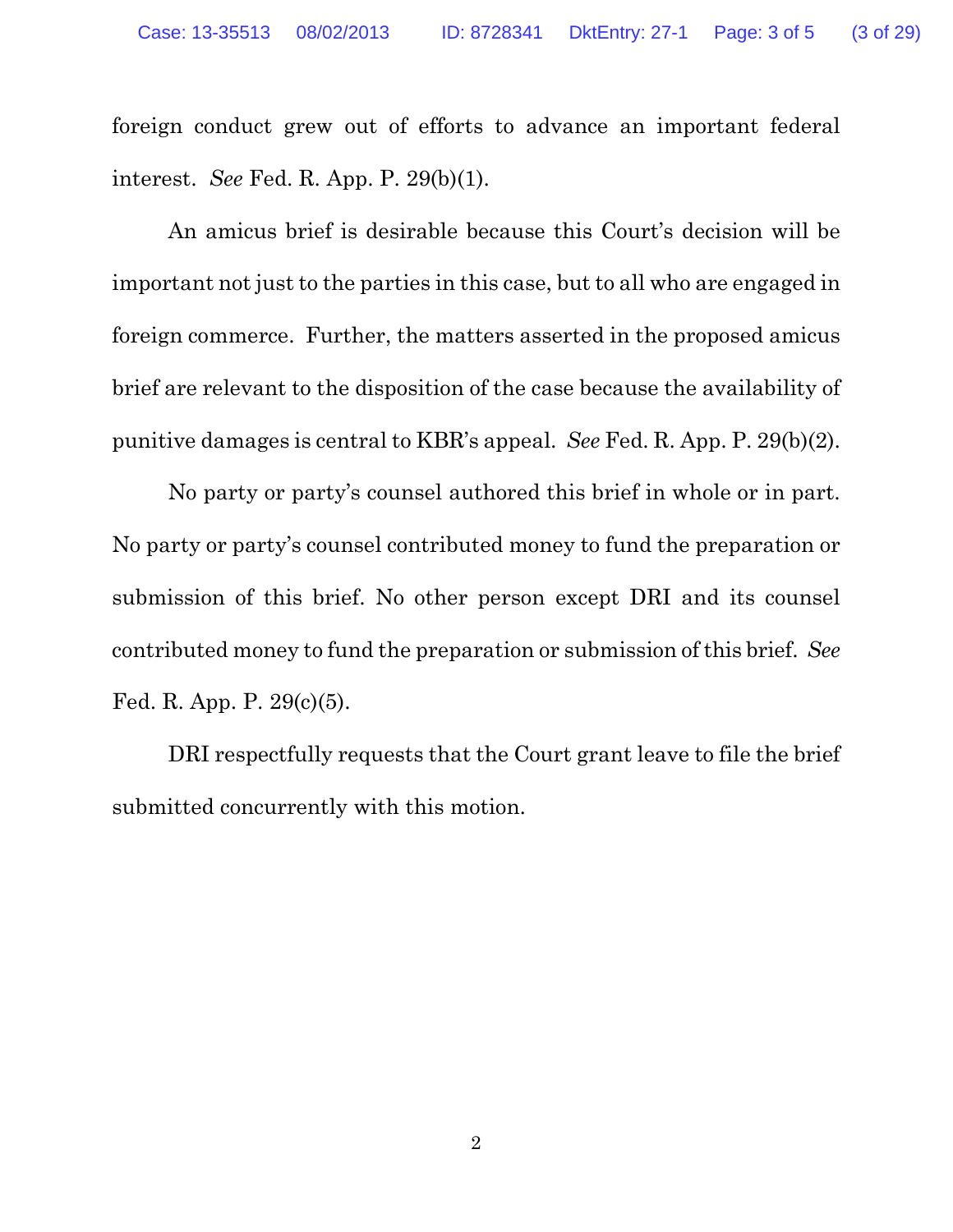#### August 2, 2013 **HORVITZ & LEVY LLP** DAVID M. AXELRAD CURT CUTTING ERIC S. BOORSTIN

By: /s/ Eric S. Boorstin Eric S. Boorstin

Attorneys for AMICUS CURIAE **DRI – THE VOICE OF THE DEFENSE BAR**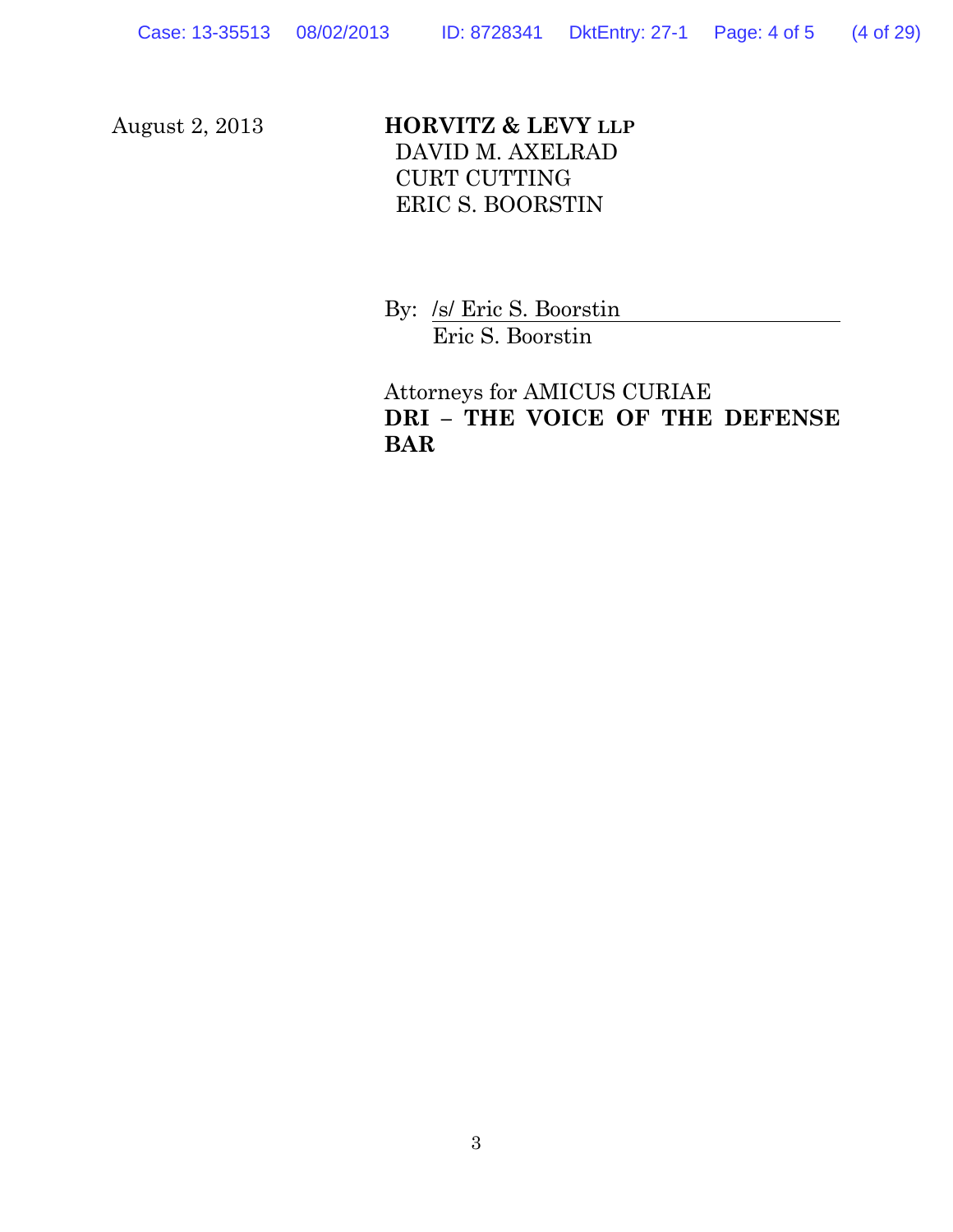#### **CERTIFICATE OF SERVICE**

I hereby certify that on August 2, 2013, I electronically filed the foregoing with the Clerk of the Court for the United States Court of Appeals for the Ninth Circuit by using the appellate CM/ECF system.

Participants in the case who are registered CM/ECF users will be served by the appellate CM/ECF system.

Signature: /s/Eric S. Boorstin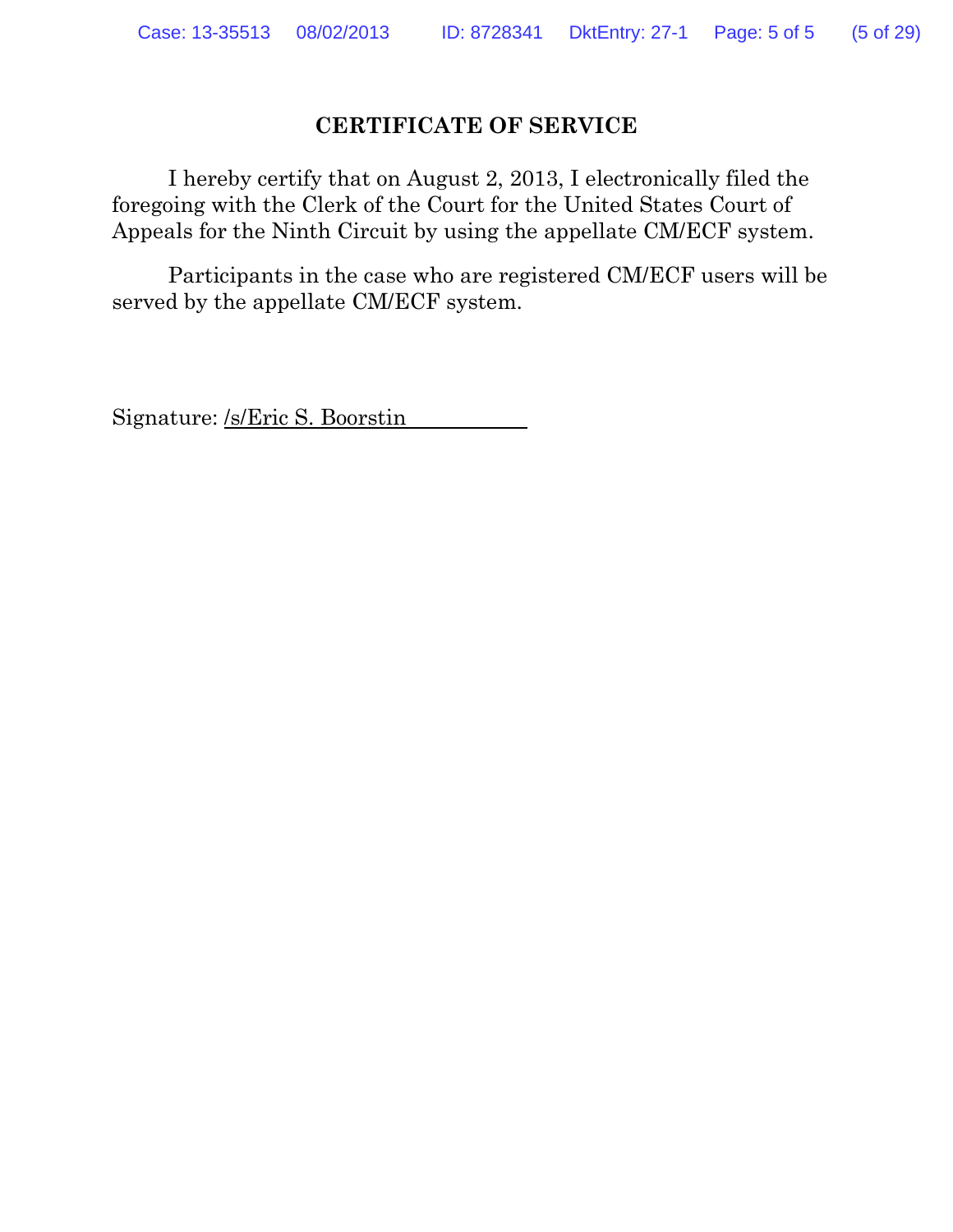## **No. 13-35513; 13-35518**

## **IN THE UNITED STATES COURT OF APPEALS FOR THE NINTH CIRCUIT**

**ROCKY BIXBY; LAWRENCE ROBERTA; RONALD BJERKLUND; CHARLES ELLIS; MATTHEW HADLEY; COLT CAMPREDON; VITO PACHECO; BRIAN HEDIN; CHARLES SEAMON; AARON ST. CLAIR; BYRON GREER; JASON ARNOLD,**

*Plaintiffs—Appellees—Cross-Appellants,*

*v.*

**KBR, INC.; KELLOGG BROWN & ROOT SERVICES, INC.,** *Defendants—Appellants—Cross-Appellees.*

APPEAL FROM THE UNITED STATES DISTRICT COURT FOR THE DISTRICT OF OREGON PAUL PAPAK, DISTRICT JUDGE • CASE NO. 3:09-CV-00632-PK

**AMICUS CURIAE BRIEF OF DRI – THE VOICE OF THE DEFENSE BAR IN SUPPORT OF DEFENDANTS— APPELLANTS—CROSS-APPELLEES KBR, INC. AND KELLOGG BROWN & ROOT SERVICES, INC.**

**HORVITZ & LEVY LLP**

DAVID M. AXELRAD CURT CUTTING ERIC S. BOORSTIN 15760 VENTURA BOULEVARD, 18TH FLOOR ENCINO, CALIFORNIA 91436-3000 (818) 995-0800

ATTORNEYS FOR AMICUS CURIAE **DRI – THE VOICE OF THE DEFENSE BAR**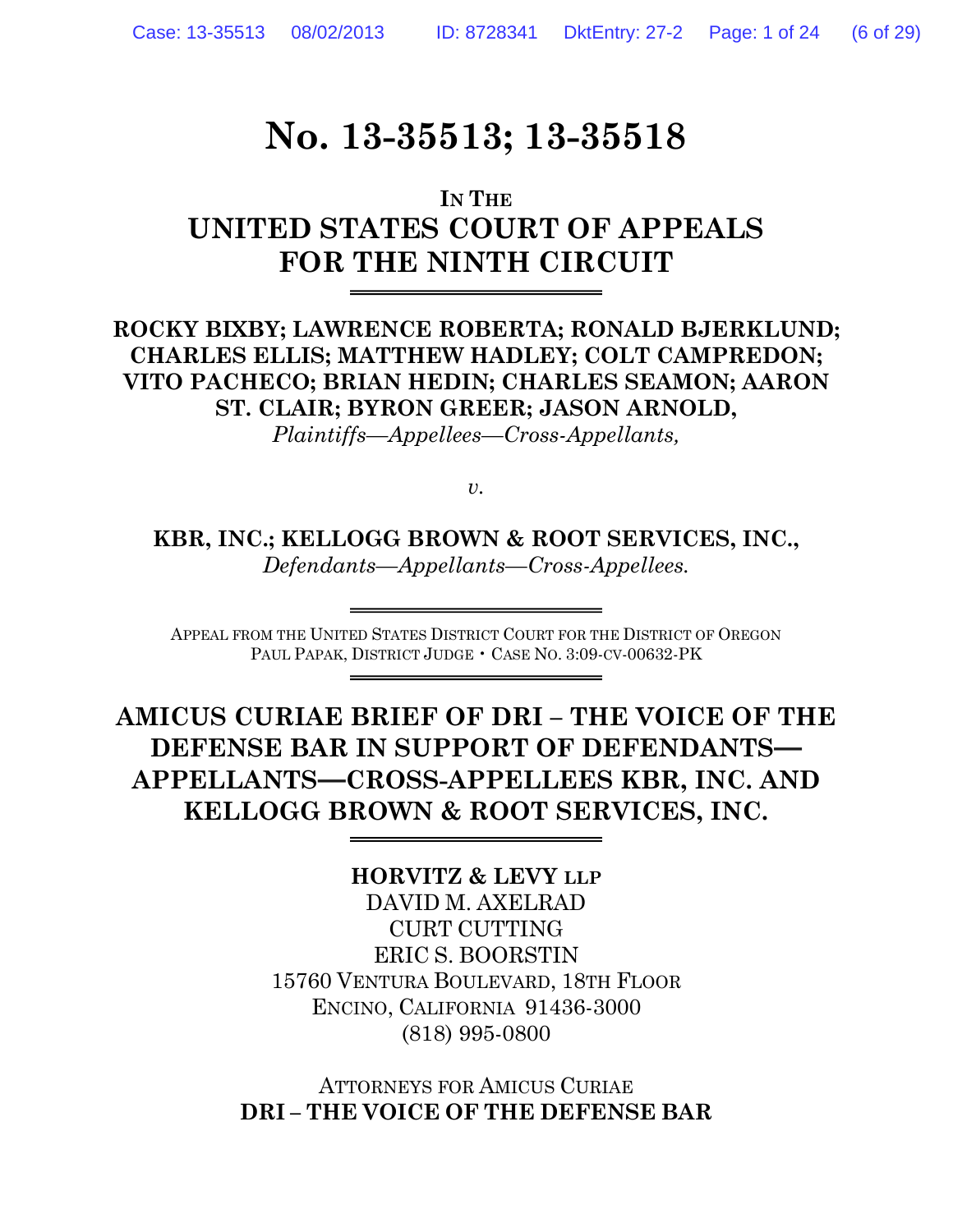## **TABLE OF CONTENTS**

|     | Page                                                                                                                                                                |
|-----|---------------------------------------------------------------------------------------------------------------------------------------------------------------------|
|     |                                                                                                                                                                     |
|     |                                                                                                                                                                     |
|     |                                                                                                                                                                     |
|     |                                                                                                                                                                     |
|     |                                                                                                                                                                     |
|     |                                                                                                                                                                     |
| L.  | GORE AND CAMPBELL PROHIBIT A STATE FROM<br>IMPOSING PUNITIVE DAMAGES<br>ON<br>EXTRATERRITORIAL CONDUCT, ESPECIALLY IF THAT<br>CONDUCT IS LAWFUL WHERE IT OCCURRED 4 |
| II. | GORE AND CAMPBELL'S PROHIBITION ON<br>EXTRATERRITORIAL PUNITIVE DAMAGES IS ROOTED<br>BOTH IN THE DUE PROCESS CLAUSE AND THE                                         |
|     | A.                                                                                                                                                                  |
|     | $\rm B$ .                                                                                                                                                           |
| Ш.  | THE DUE PROCESS AND COMMERCE CLAUSE<br>RATIONALES OF GORE AND CAMPBELL ARE<br>ESPECIALLY APPLICABLE TO CONDUCT OCCURRING IN                                         |
|     | IV. ANY PUNITIVE DAMAGES IN THIS CASE VIOLATE GORE                                                                                                                  |
| V.  | USING OREGON CRIMINAL LAW TO SUPPORT THE<br>AMOUNT OF PUNITIVE DAMAGES IS ALSO IMPROPER 14                                                                          |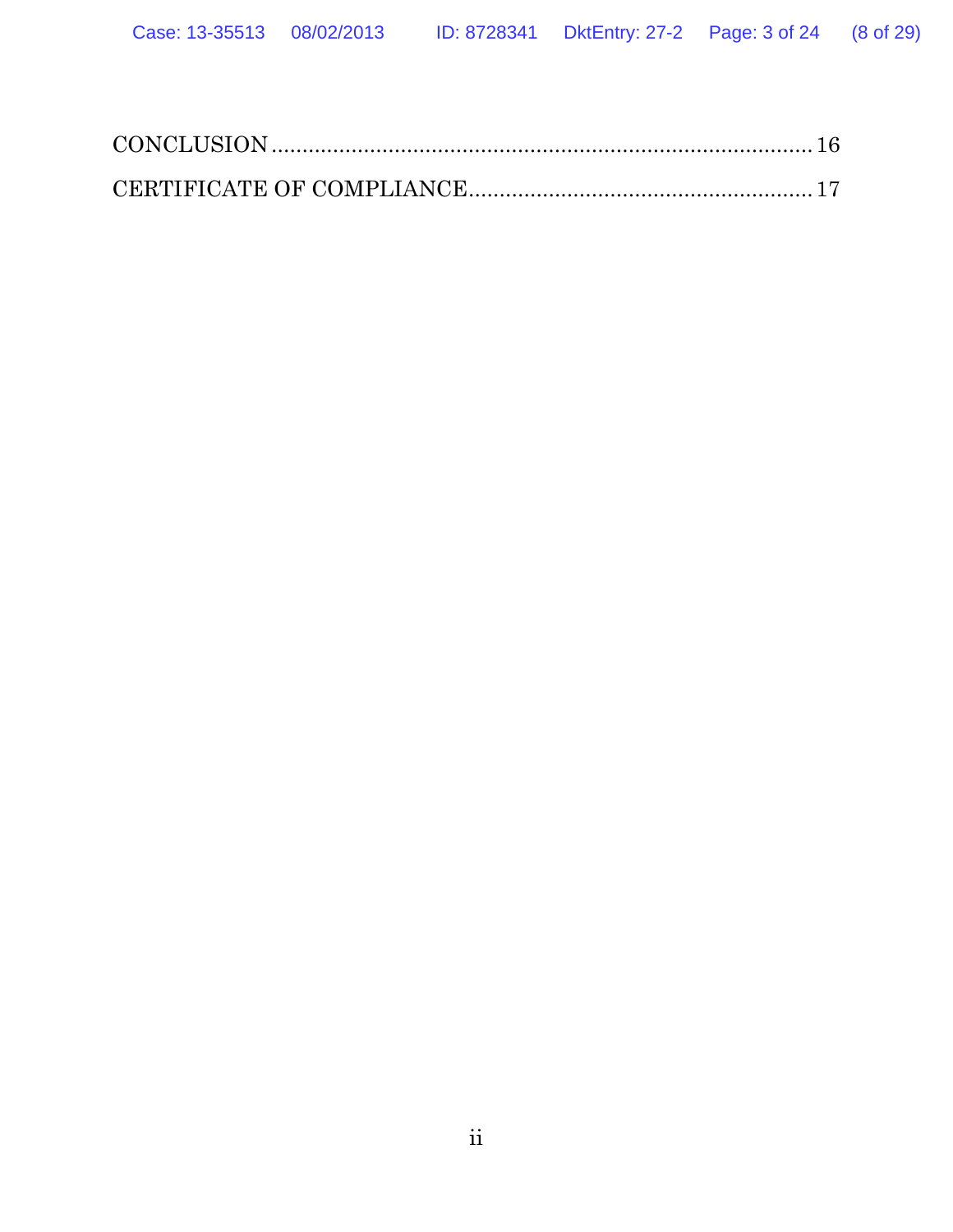**Page(s)**

## **TABLE OF AUTHORITIES**

| Cases                                                            |  |
|------------------------------------------------------------------|--|
| Am. Ins. Ass'n v. Garamendi,                                     |  |
| Bigelow v. Virginia,                                             |  |
| BMW of North America, Inc. v. Gore,                              |  |
| Bordenkircher v. Hayes,                                          |  |
| Cont'l Trend Res., Inc. v. OXY USA Inc.,                         |  |
| Honda Motor Co., Ltd. v. Oberg,                                  |  |
| In re Air Crash Disaster Near Chicago, Illinois on May 25, 1979, |  |
| Kiobel v. Royal Dutch Petroleum Co.,                             |  |
| Microsoft Corp. v. $AT\&T$ Corp.,                                |  |
| <i>Philip Morris USA v. Williams,</i>                            |  |
| State Farm Mutual Automobile Insurance Co. v. Campbell,          |  |
| Wardair Can. Inc. v. Fla. Dep't of Revenue,                      |  |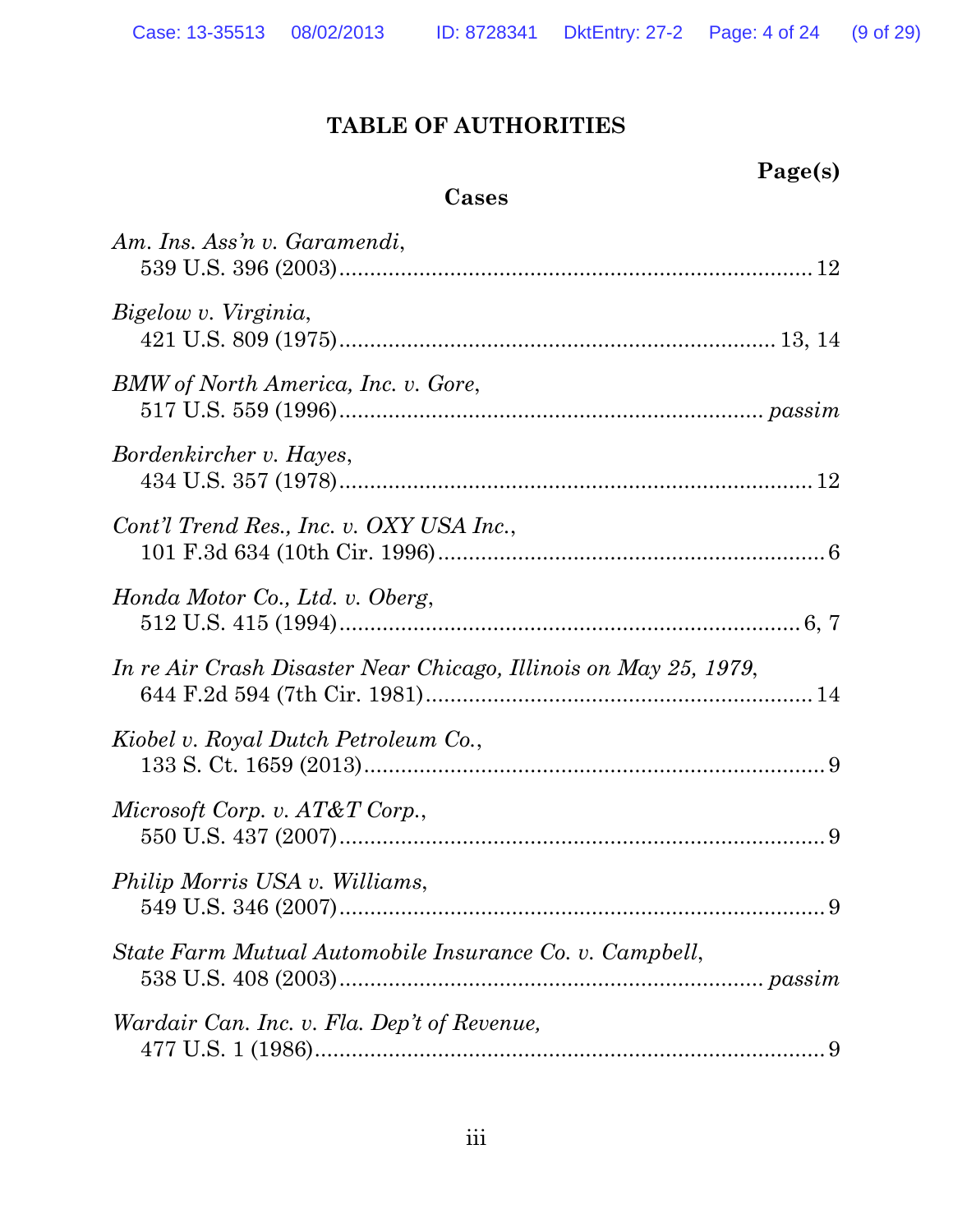| White v. Ford Motor Co., |  |
|--------------------------|--|
|                          |  |
|                          |  |
| Zschernig v. Miller,     |  |
|                          |  |

#### **Constitutions**

| United States Constitution |  |
|----------------------------|--|
|                            |  |
|                            |  |

#### **Statutes**

## **Rules**

| <b>Federal Rules of Appellate Procedure</b> |  |
|---------------------------------------------|--|
|                                             |  |
|                                             |  |
|                                             |  |
|                                             |  |
|                                             |  |

## **Miscellaneous**

| Donald Earl Childress III, Comity As Conflict: Resituating<br><i>International Comity As Conflict of Laws, 44 U.C. Davis</i> |  |
|------------------------------------------------------------------------------------------------------------------------------|--|
|                                                                                                                              |  |
| John Y. Gotanda, <i>Punitive Damages: A Comparative</i>                                                                      |  |
|                                                                                                                              |  |
| 4 Wayne R. LaFave et al., <i>Criminal Procedure</i> § 16.4(c)                                                                |  |
|                                                                                                                              |  |
| Adam Liptak, Foreign Courts Wary of U.S. Punitive                                                                            |  |
|                                                                                                                              |  |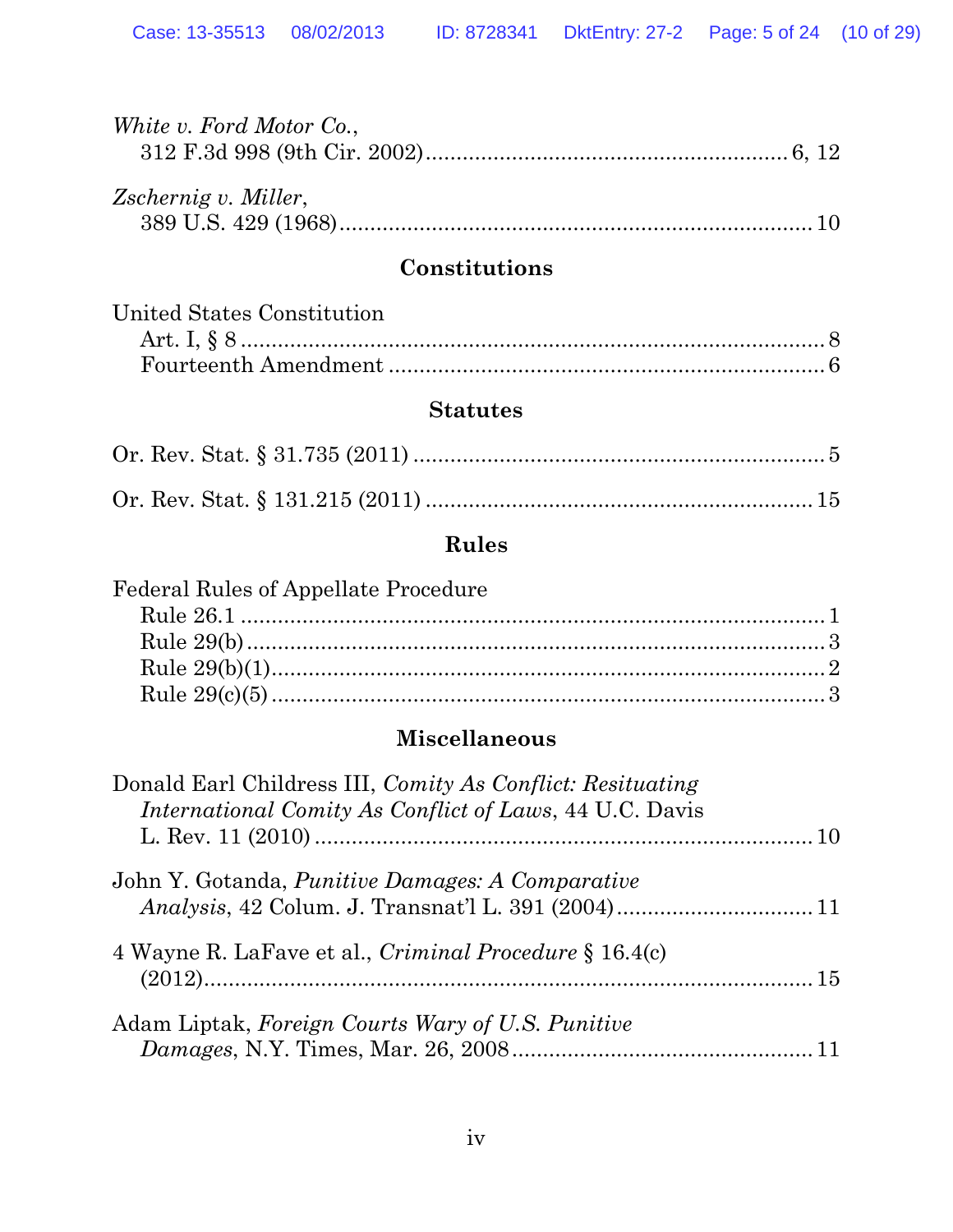| Francesco Quarta, Recognition and Enforcement of U.S.              |  |
|--------------------------------------------------------------------|--|
| Punitive Damages Awards in Continental Europe: The                 |  |
| <i>Italian Supreme Court's Veto, 31 Hastings Int'l &amp; Comp.</i> |  |
|                                                                    |  |
| Restatement (Third) of Foreign Relations Law of the United         |  |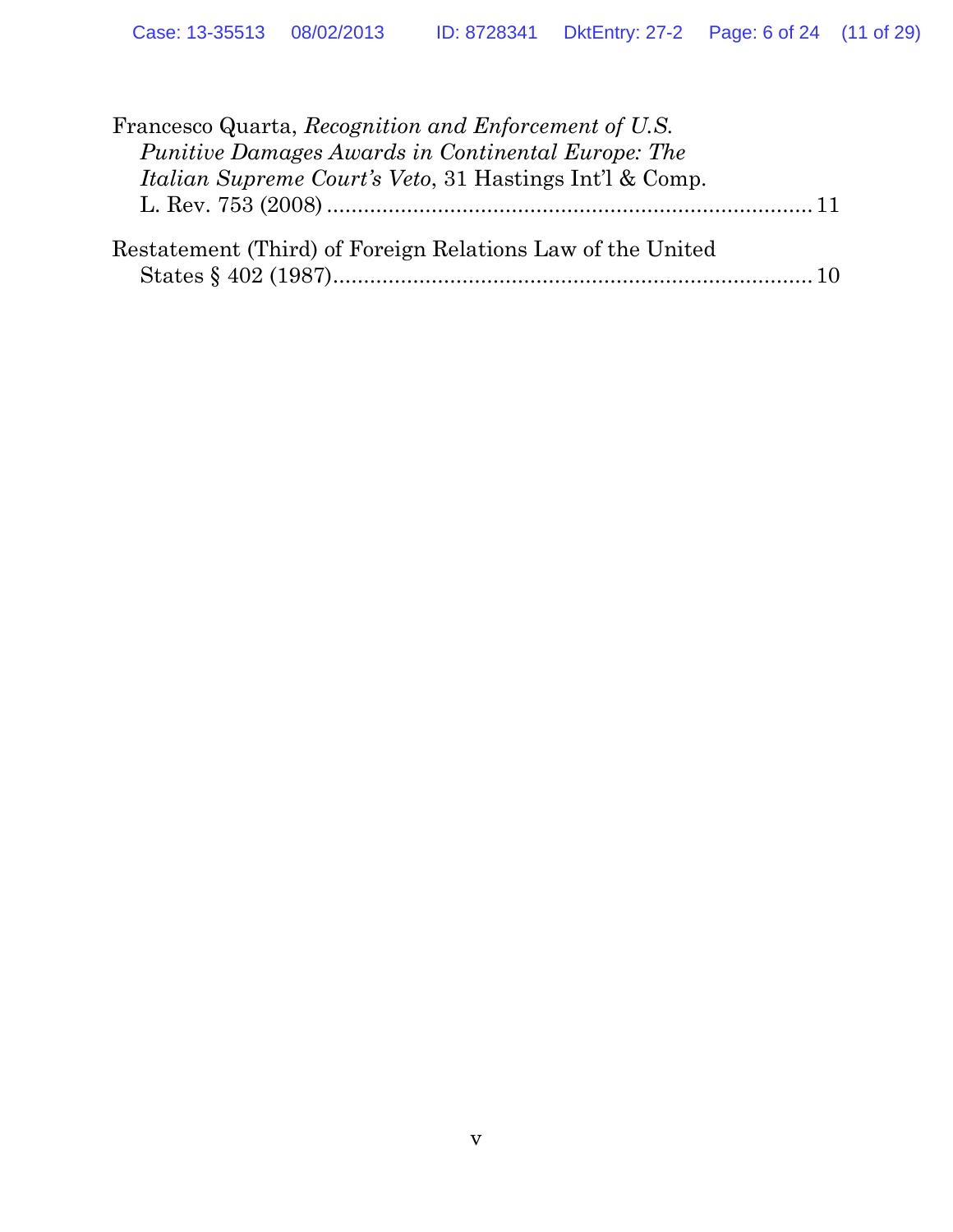#### **CORPORATE DISCLOSURE STATEMENT**

Pursuant to Federal Rule of Appellate Procedure 26.1, disclosure is hereby made by amicus curiae DRI – The Voice of the Defense Bar of the following corporate interests:

- a. Parent companies of the corporation/association: None.
- b. Any publicly held company that owns ten percent (10%) or more of the corporation/association:

None.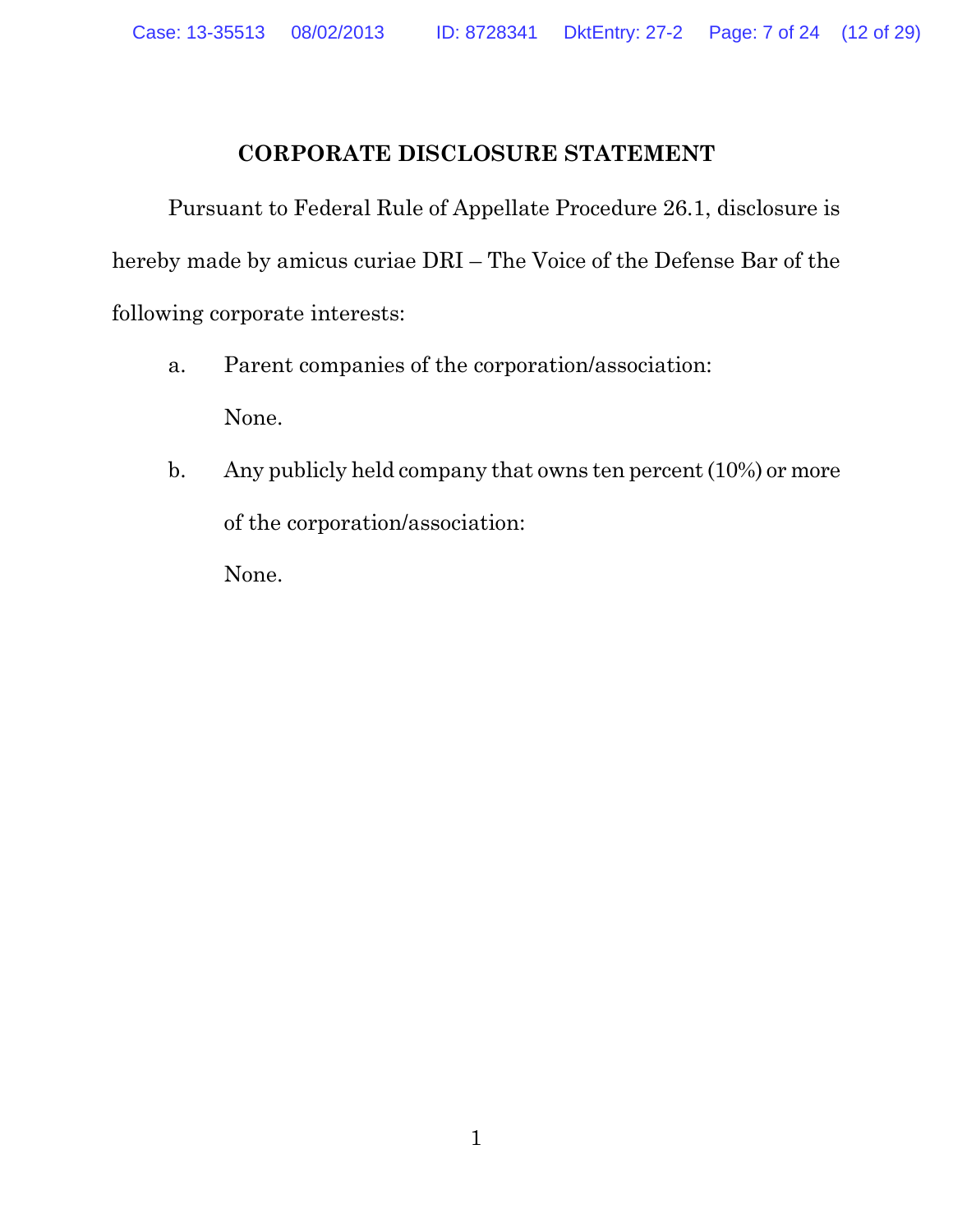#### **INTEREST OF AMICUS CURIAE**

DRI – The Voice of the Defense Bar is an international organization that includes more than 22,000 attorneys defending businesses and individuals in civil litigation. To this end, DRI seeks to address issues important to defense attorneys, to promote the role of the defense lawyer, and to improve the civil justice system. DRI has long been a voice in the ongoing effort to make the civil justice system more fair, efficient, and where national issues are involved—consistent.

<span id="page-12-0"></span>To promote these objectives, DRI participates as amicus curiae in cases raising issues of importance to its members, their clients, and the judicial system. DRI has a strong interest in securing a decision by this Court that a State may not impose punitive damages based on conduct occurring solely in a foreign country, especially where the foreign country does not allow for punitive damages and the foreign conduct grew out of efforts to advance an important federal interest. Such a decision will be of significant importance not only to the parties in this case, but to all potential defendants engaged in foreign commerce. *See* Fed. R. App. P.  $29(b)(1)$ .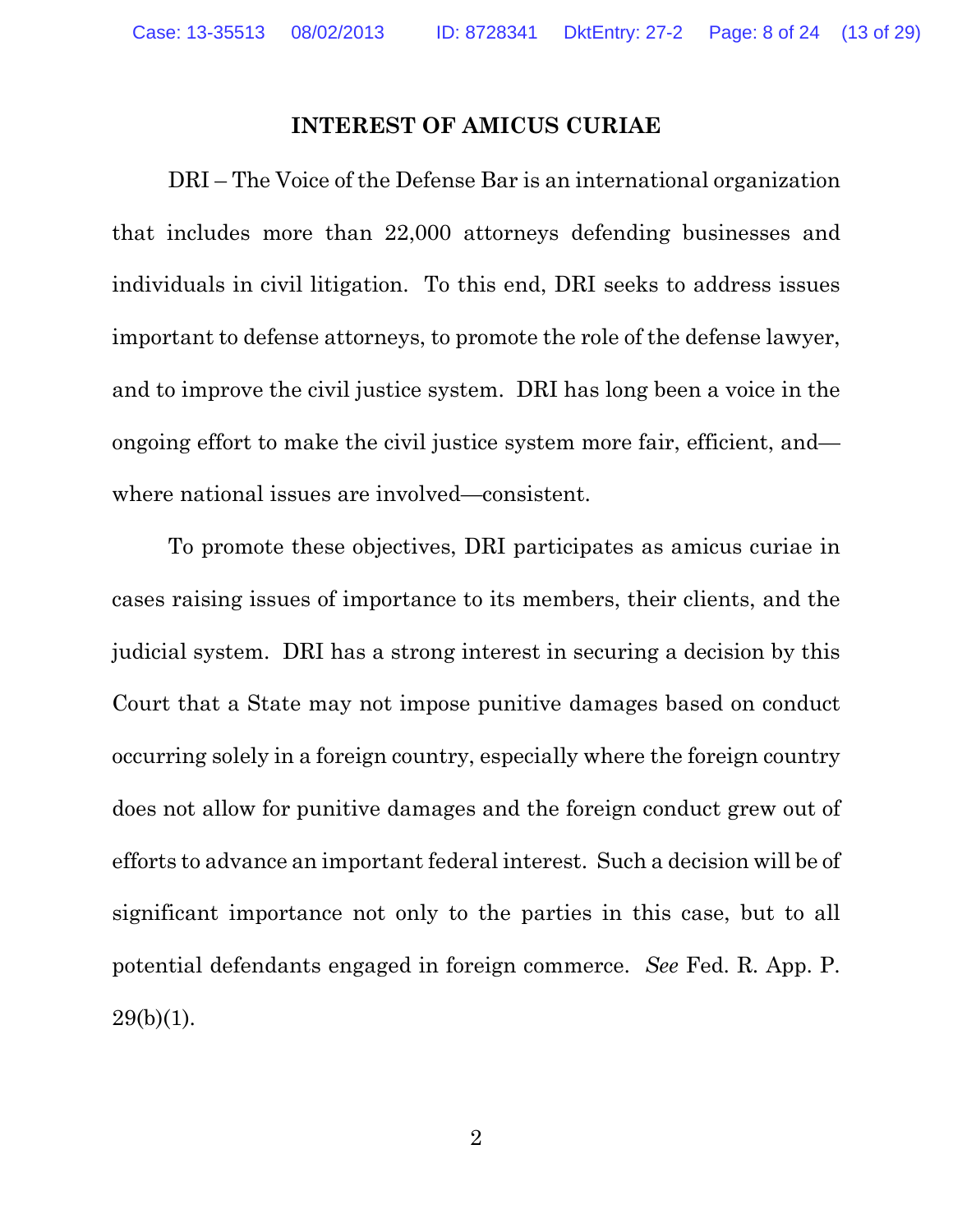#### <span id="page-13-2"></span>**STATEMENT OF COMPLIANCE WITH RULE 29(c)(5)**

This brief is submitted pursuant to Rule 29(b) of the Federal Rules of Appellate Procedure, accompanied by a motion for leave to file. No party or party's counsel authored this brief in whole or in part; no party or party's counsel contributed money to fund the preparation or submission of this brief; and no other person except amicus curiae and its counsel contributed money to fund the preparation or submission of this brief.

#### <span id="page-13-1"></span><span id="page-13-0"></span>**SUMMARY OF THE ARGUMENT**

The Supreme Court explained in *BMW of North America, Inc. v. Gore*, 517 U.S. 559 (1996) and *State Farm Mutual Automobile Insurance Co. v. Campbell*, 538 U.S. 408 (2003) that a State may not impose punitive damages to regulate conduct that occurred outside of its jurisdiction. This prohibition is rooted both in the Due Process Clause and the Commerce Clause.

The Due Process Clause prohibits States from imposing punitive damages for a defendant's extraterritorial conduct because a potential defendant in a foreign jurisdiction does not have sufficient notice that its conduct in that jurisdiction may be civilly punished elsewhere. The Commerce Clause prohibits States from imposing punitive damages on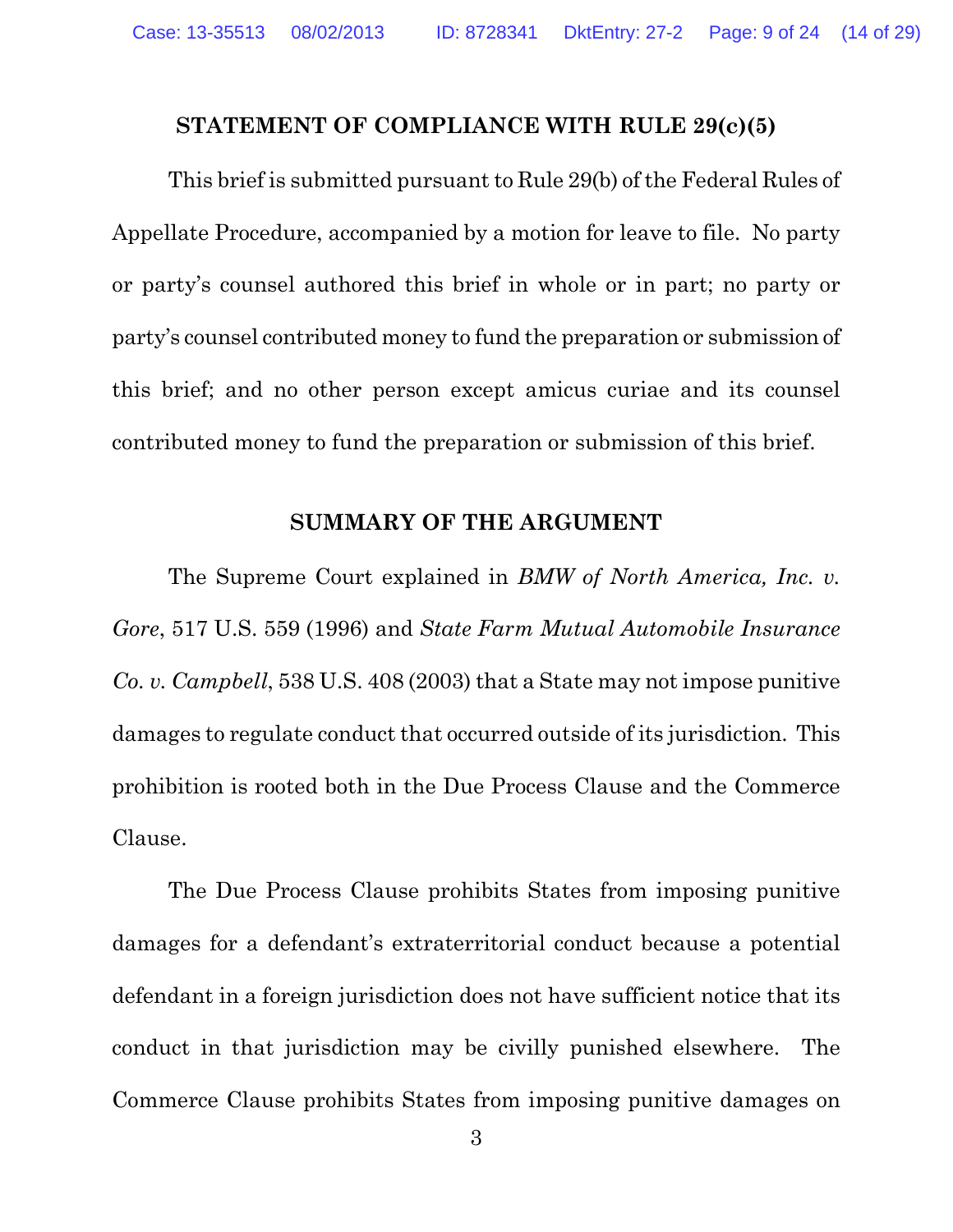extraterritorial conduct because the Constitution reserves the power to regulate foreign and interstate commerce to Congress, not the States.

The district court should have applied these principles to overturn the punitive damages awarded under Oregon law because the damages were based solely on defendants' conduct in Iraq. The rationales underpinning *Gore* and *Campbell* are especially applicable in this case because plaintiffs made no showing that KBR's conduct violated Iraqi law, Iraqi law does not allow for punitive damages, and KBR's conduct grew out of its efforts to advance the United States war effort. The district court's use of Oregon criminal law to support the amount of punitive damages awarded was particularly inappropriate, given that Oregon's criminal statutes are expressly limited to conduct occurring within Oregon. The Court should vacate the punitive damages award against defendants.

#### **ARGUMENT**

#### **I.** *GORE* **AND** *CAMPBELL* **PROHIBIT A STATE FROM IMPOSING PUNITIVE DAMAGES ON EXTRATERRITORIAL CONDUCT, ESPECIALLY IF THAT CONDUCT IS LAWFUL WHERE IT OCCURRED.**

While compensatory damages are intended to compensate the *plaintiff* for harms suffered, punitive damages are aimed at the *State*'s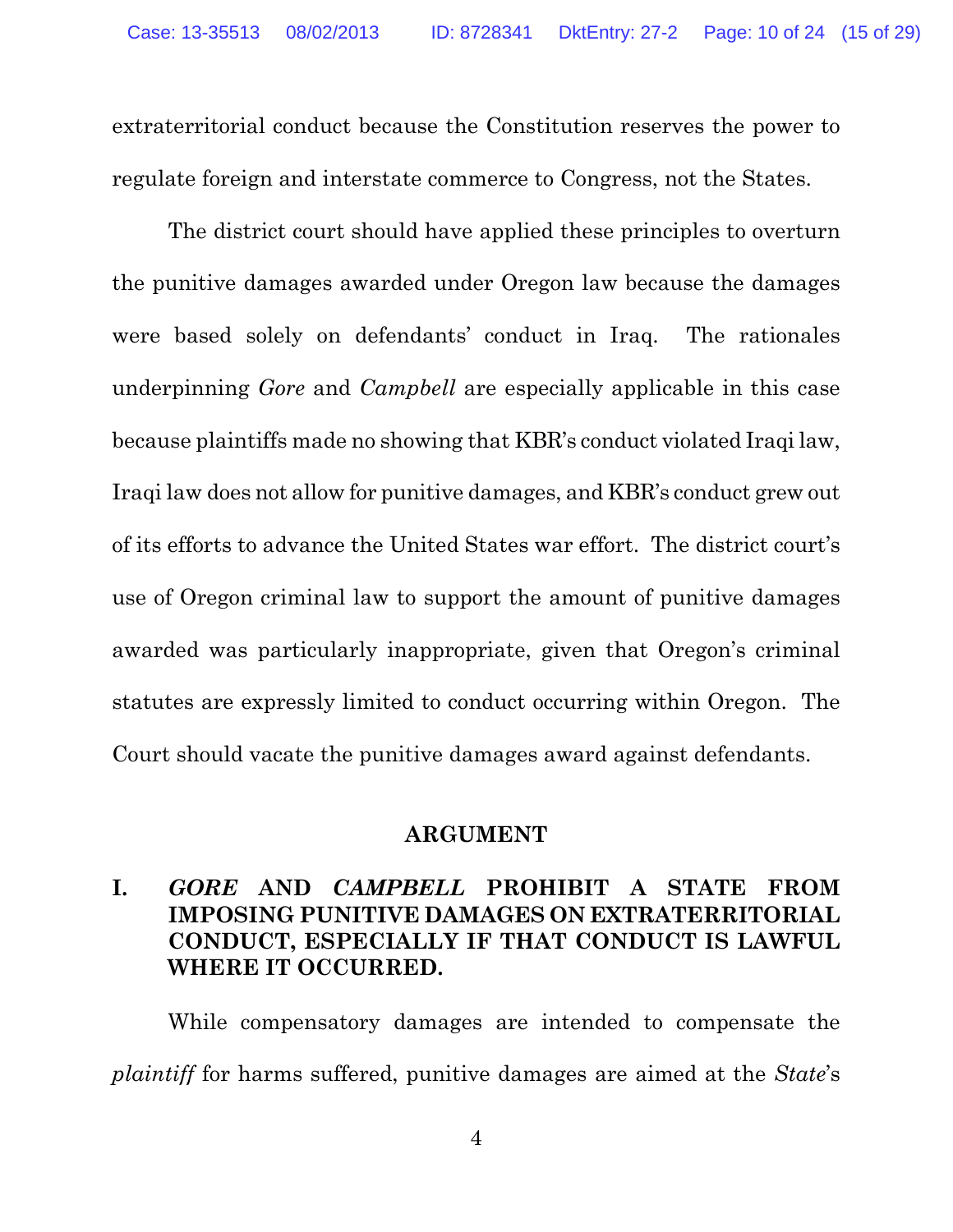interest in deterrence and retribution. *State Farm Mut. Auto. Ins. Co. v. Campbell*, 538 U.S. 408, 416 (2003); *BMW of N. Am., Inc. v. Gore*, 517 U.S. 559, 568 (1996) ("Punitive damages may properly be imposed to further a State's legitimate interests in punishing unlawful conduct and deterring its repetition."). In fact, the particular State law at issue in this case— Oregon law—requires that 70 percent of its punitive damage awards be payable to the Oregon Attorney General rather than the plaintiff. Or. Rev. Stat. § 31.735 (2011).

<span id="page-15-0"></span>A State does not have a legitimate interest, however, in punishing foreign conduct with foreign effects. *Gore* held that a State may not "impose sanctions on [a defendant] in order to deter conduct that is lawful in other jurisdictions." 517 U.S. at 573. The Supreme Court reiterated this point a few years later in *Campbell*, when it observed again that "[a] State cannot punish a defendant for conduct that may have been lawful where it occurred." 538 U.S. at 421. *Campbell* extended this principle one step further, explaining that States cannot impose punishment to regulate extraterritorial conduct, even if that conduct was *unlawful* where it occurred. *See id.* (noting as a "general rule" that a State does not have "a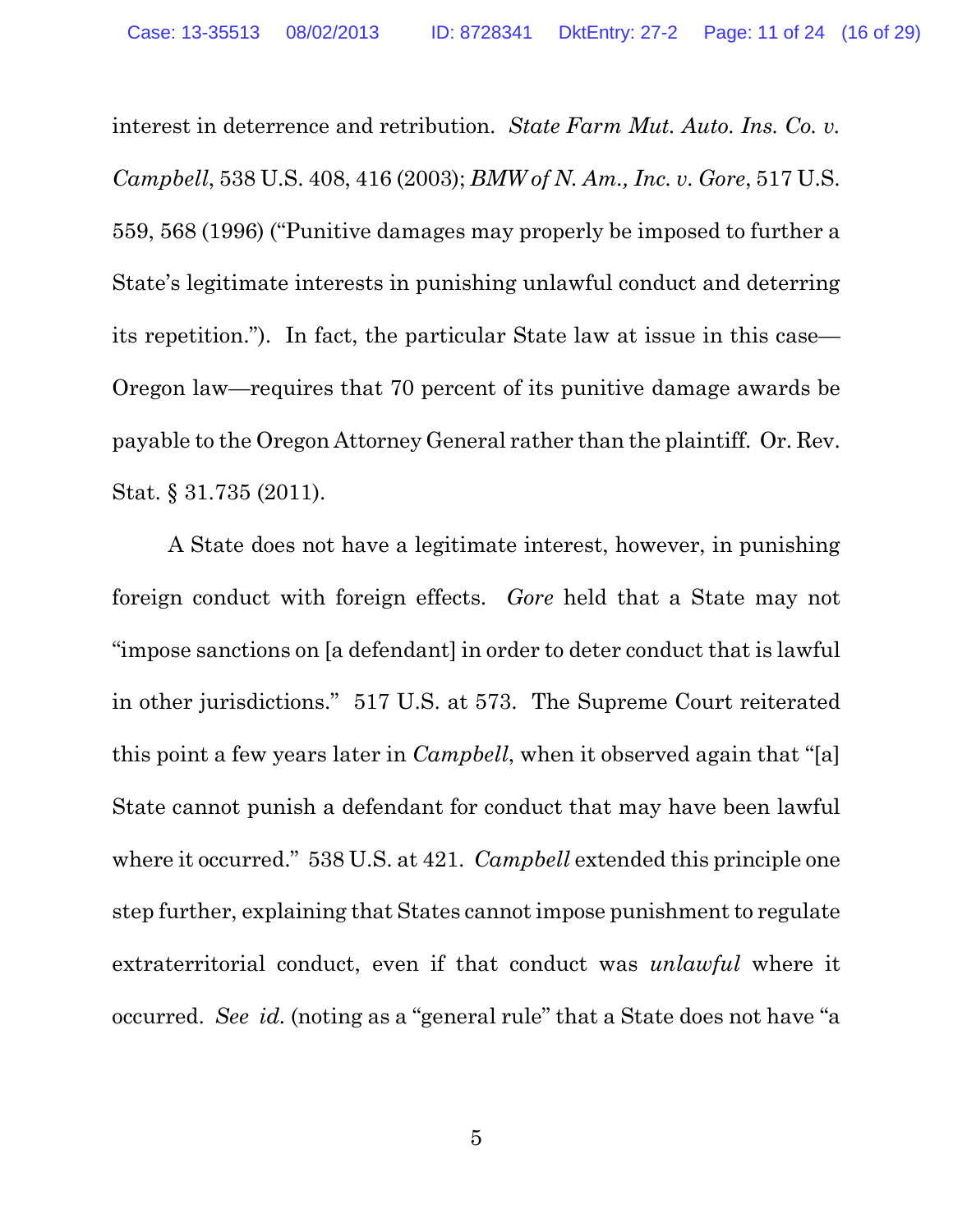legitimate concern in imposing punitive damages to punish a defendant for unlawful acts committed outside of the State's jurisdiction").

<span id="page-16-2"></span>This Court, following the Supreme Court's lead, has already confirmed that a State cannot impose punitive damages even for unlawful extraterritorial conduct. *See White v. Ford Motor Co.*, 312 F.3d 998, 1017- 1018 (9th Cir. 2002) (citing *Cont'l Trend Res., Inc. v. OXY USA Inc.*, 101 F.3d 634, 637 (10th Cir. 1996)).

#### <span id="page-16-0"></span>**II.** *GORE* **AND** *CAMPBELL'***S PROHIBITION ON EXTRATERRITORIAL PUNITIVE DAMAGES IS ROOTED BOTH IN THE DUE PROCESS CLAUSE AND THE COMMERCE CLAUSE.**

#### **A. Due Process Clause.**

<span id="page-16-1"></span>The Due Process Clause of the Fourteenth Amendment prohibits any State from depriving a person of property without due process of law. However, "'[p]unitive damages pose an acute danger of arbitrary deprivation of property.'" *Campbell*, 538 U.S. at 417 (quoting *Honda Motor Co., Ltd. v. Oberg*, 512 U.S. 415, 432 (1994)). This danger exists because "'[j]ury instructions typically leave the jury with wide discretion in choosing amounts, and the presentation of evidence of a defendant's net worth creates the potential that juries will use their verdicts to express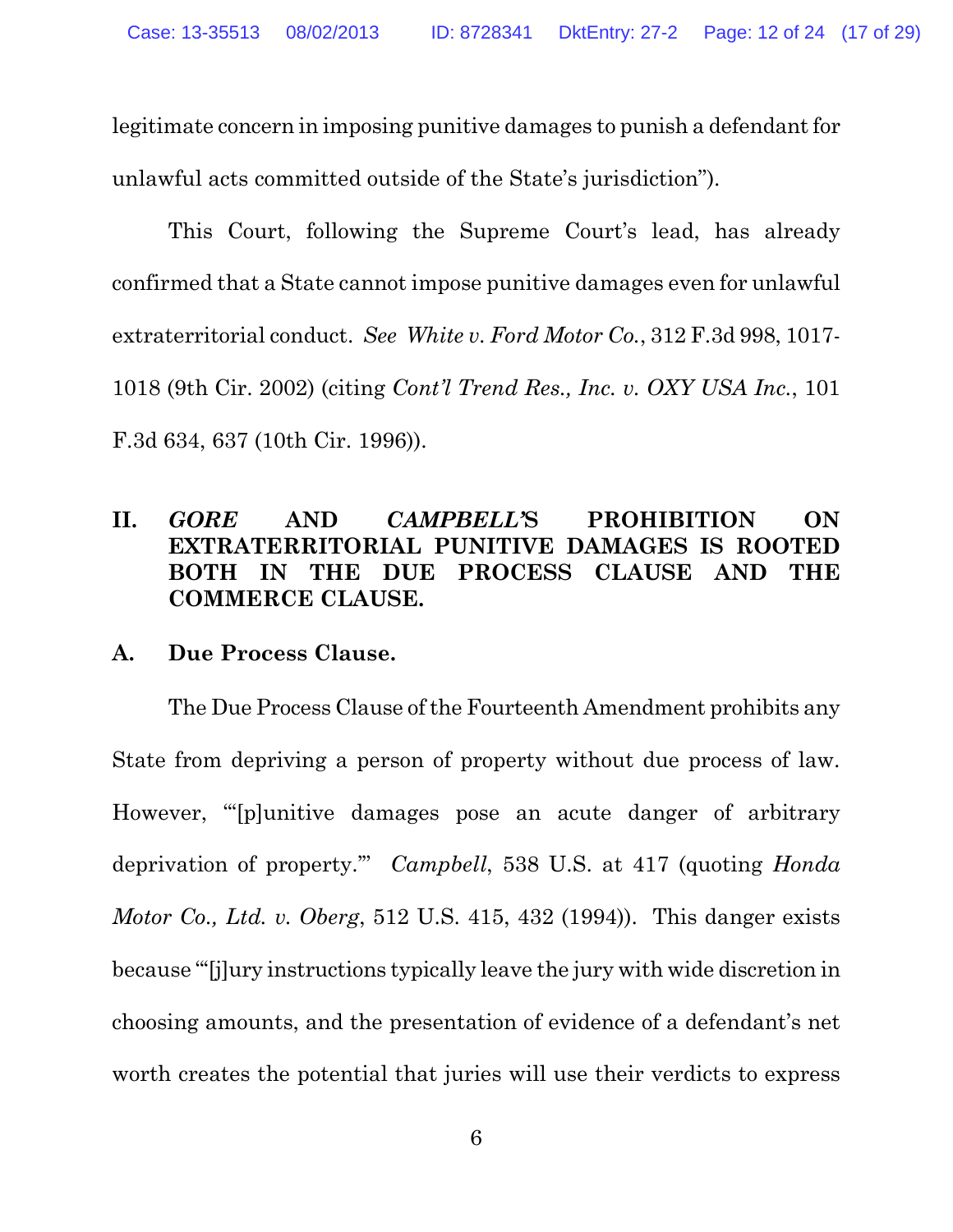biases against big businesses, particularly those without strong local presences.'" *Id.* (quoting *Honda Motor*, 512 U.S. at 432). Moreover, although punitive damages "serve the same purposes as criminal penalties, defendants subjected to punitive damages in civil cases have not been accorded the protections applicable in a criminal proceeding." *Id.*

To avoid damages so arbitrary as to violate the Fourteenth Amendment, "'[e]lementary notions of fairness enshrined in [the Supreme Court's] constitutional jurisprudence dictate that a person receive fair notice not only of [1] the conduct that will subject him to punishment, but also of [2] the severity of the penalty that a State may impose.'" *Campbell*, 538 U.S. at 417 (quoting *Gore*, 517 U.S. at 574).

The Supreme Court's prohibition on punitive damages for extraterritorial conduct enforces the notions of elementary fairness identified in *Gore* and *Campbell*. A defendant cannot possibly be said to have any sort of "fair notice" that its conduct in one jurisdiction will subject it to civil punishment according to the laws and public policies of another jurisdiction thousands of miles away.

7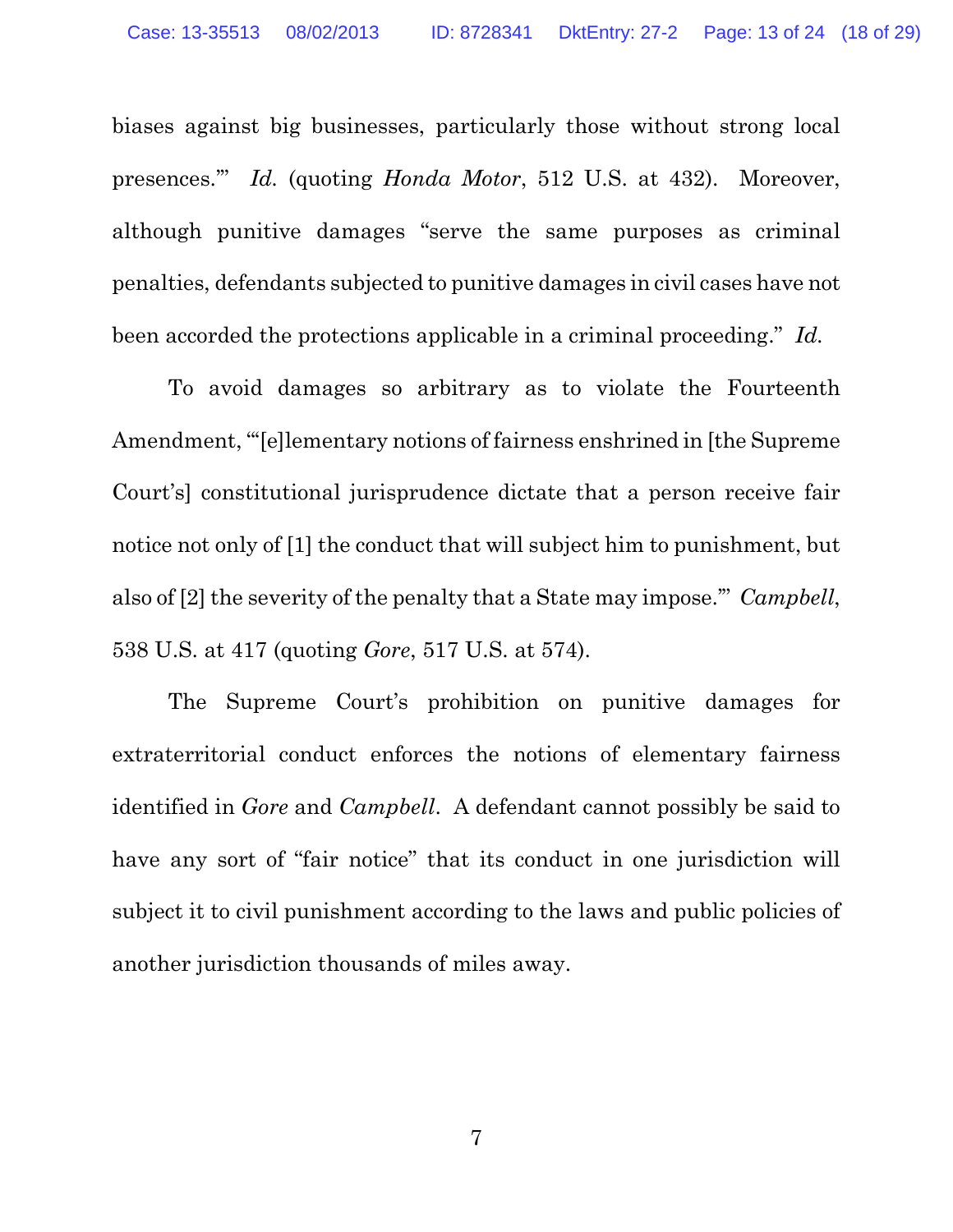#### **B. Commerce Clause.**

The Commerce Clause of Article I, Section 8 of the Constitution reserves the power to regulate foreign and interstate commerce to Congress, not the States. As *Gore* recognized, a State's power to impose burdens on an interstate market is subordinate to the federal power over interstate commerce. 517 U.S. at 571. *Gore* held that the punishment imposed on the defendant was unconstitutional, in part, because it "implicate[d] the federal interest in preventing individual States from imposing undue burdens on interstate commerce." *Id.* at 585.

In addition to the federal interest, *Gore* recognized that one State's power is constrained by the need to respect the interests of other States. *Id.* at 571. *Campbell* similarly held that "[a] basic principle of federalism is that each State may make its own reasoned judgment about what conduct is permitted or proscribed within its borders, and each State alone can determine what measure of punishment, if any, to impose on a defendant who acts within its jurisdiction." 538 U.S. at 422.

In sum, *Gore* and *Campbell*'s prohibition on punitive damages based on extraterritorial conduct protects both (1) the interests of the federal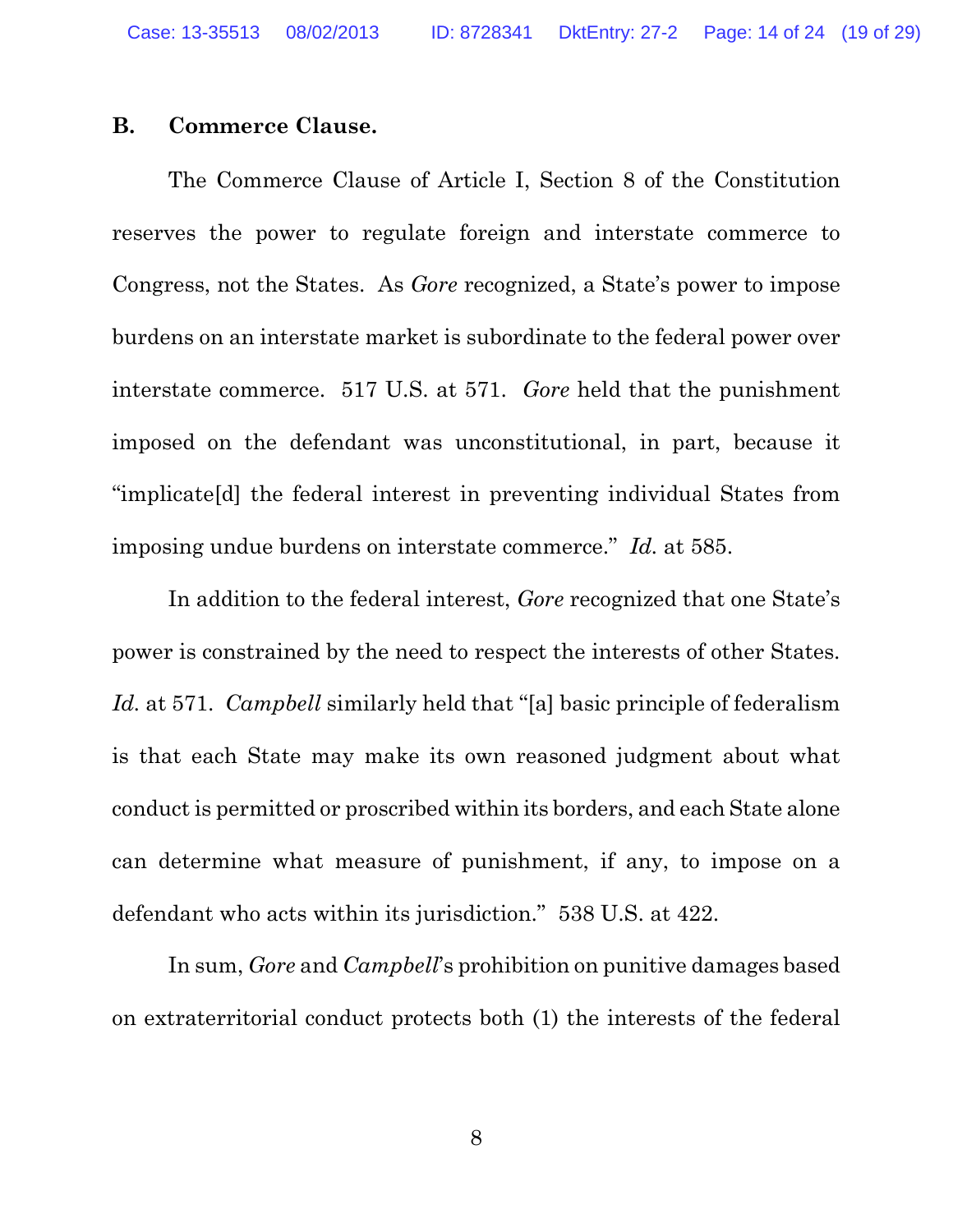government in regulating interstate commerce, and (2) the interests of each State in regulating its own affairs.

#### **III. THE DUE PROCESS AND COMMERCE CLAUSE RATIONALES OF** *GORE* **AND** *CAMPBELL* **ARE ESPECIALLY APPLICABLE TO CONDUCT OCCURRING IN A FOREIGN NATION.**

<span id="page-19-1"></span><span id="page-19-0"></span>Applying a State's law to punish conduct that occurred solely in a *foreign country*, rather than just a foreign State, further obscures the notice a potential defendant must have of what conduct is proscribed and what penalties he risks. *Cf. Kiobel v. Royal Dutch Petroleum Co.*, 133 S. Ct. 1659, 1664 (2013) (quoting *Microsoft Corp. v. AT&T Corp.*, 550 U.S. 437, 454 (2007) (there is a "'presumption'" that domestic law "'governs domestically but does not rule the world'"). It also interferes with the federal power to regulate international commerce and the foreign interest in maintaining sovereignty.

<span id="page-19-2"></span>Preserving the power of the federal government to speak for the whole nation may preclude a State from applying its own law to award punitive damages. When a jury awards significant punitive damages under State law based on foreign conduct, the jury imposes the State's (or jury's) policy choice abroad. *See Philip Morris USA v. Williams*, 549 U.S.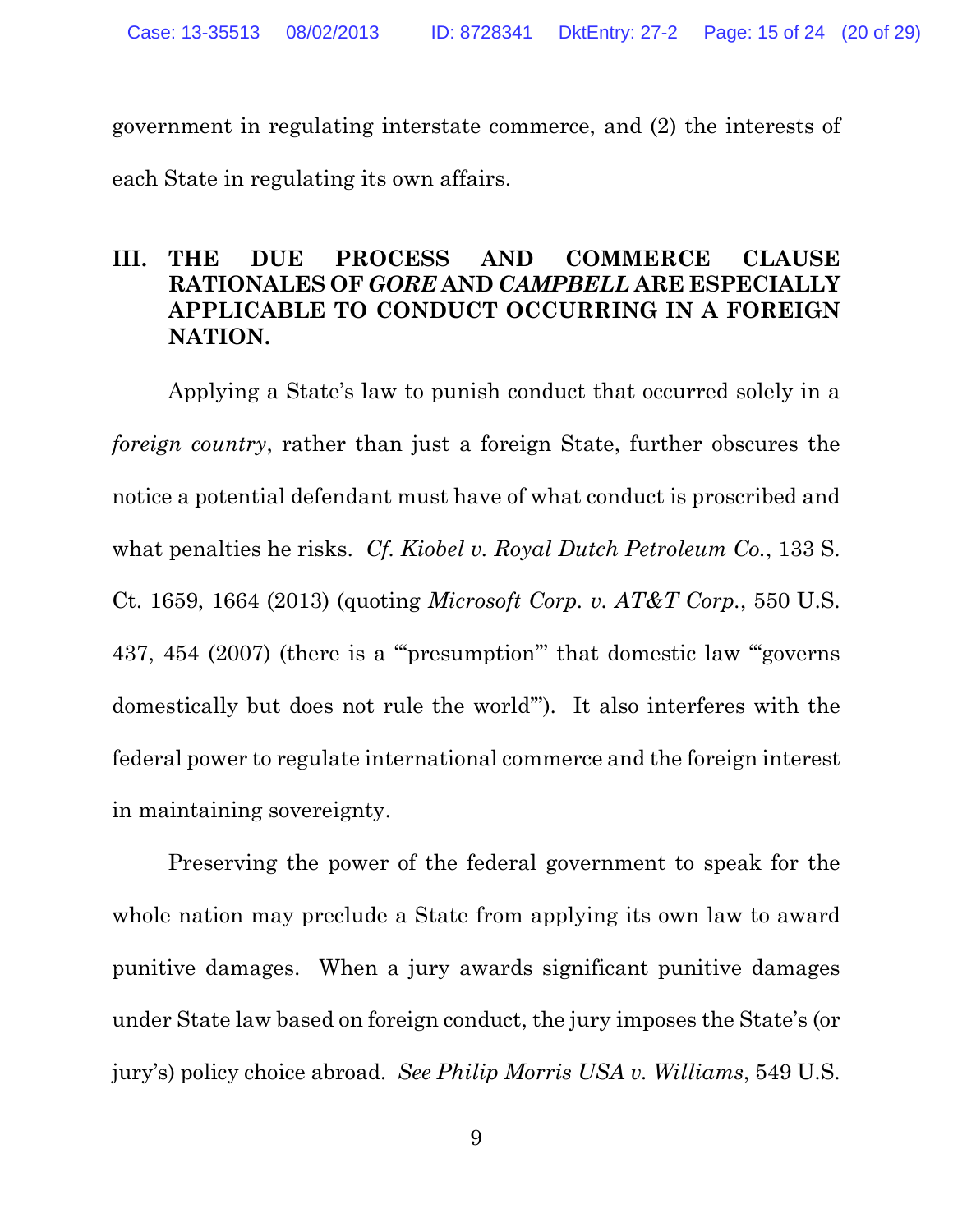<span id="page-20-2"></span>346, 352-53 (2007). However, States are generally barred from intruding on the exclusive national authority in foreign affairs. Restatement (Third) of Foreign Relations Law of the United States § 402 (1987), reporter's note 5 (1987) (citing *Zschernig v. Miller*, 389 U.S. 429, 432 (1968)). The Commerce Clause further constrains a State's power to project its laws internationally because of "the special need for federal uniformity" "[i]n the unique context of foreign commerce." *Wardair Can. Inc. v. Fla. Dep't. of Revenue,* 477 U.S. 1, 8 (1986). Thus, a party engaging in international commercial conduct to further a critical federal interest would have good reason to believe that its conduct would not be punished through state tort law.

<span id="page-20-1"></span><span id="page-20-0"></span>The interests of a sovereign foreign nation may also preclude a State from applying its own law abroad. "[I]nternational comity encourages U.S. courts to apply foreign law in appropriate cases or to limit domestic assertions of jurisdiction in order to respect the sovereignty of foreign states and their courts." Donald Earl Childress III, *Comity As Conflict: Resituating International Comity As Conflict of Laws*, 44 U.C. Davis L. Rev. 11, 11 (2010). Punitive damages in particular implicate international comity. Most civil law countries do not allow for punitive damages in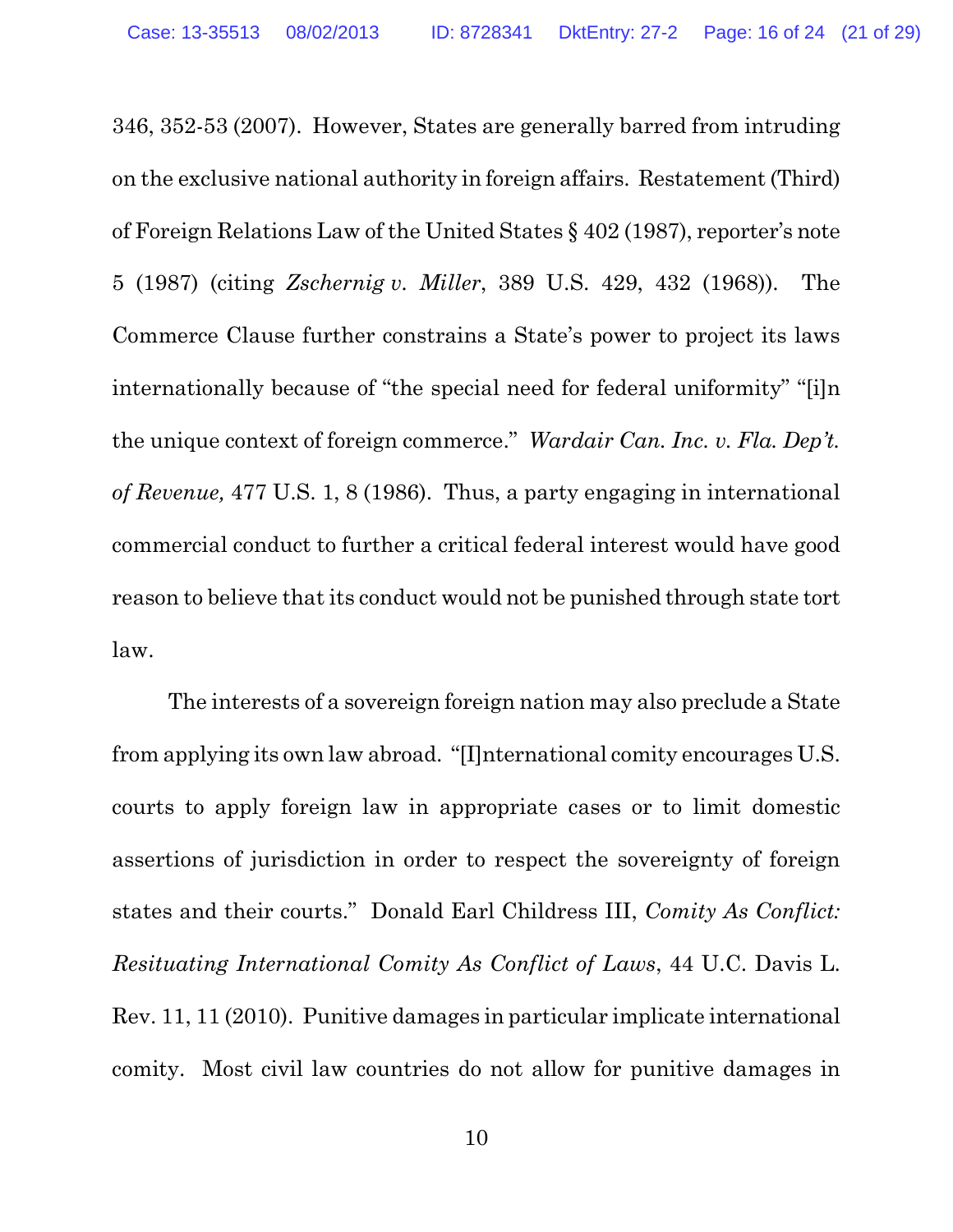<span id="page-21-2"></span><span id="page-21-0"></span>private actions, and consider punitive damages to be a penal sanction that may be imposed only in criminal proceedings. John Y. Gotanda, *Punitive Damages: A Comparative Analysis*, 42 Colum. J. Transnat'l L. 391, 396 (2004). Some countries even consider the prohibition on punitive damages to be a matter of fundamental public policy, and for that reason refuse to recognize foreign awards of punitive damages. *Id.*; *see also* Francesco Quarta, *Recognition and Enforcement of U.S. Punitive Damages Awards in Continental Europe: The Italian Supreme Court's Veto*, 31 Hastings Int'l & Comp. L. Rev. 753 (2008); Adam Liptak, *Foreign Courts Wary of U.S. Punitive Damages*, N.Y. Times, Mar. 26, 2008. To award punitive damages based solely on foreign conduct risks impeding a sovereign nation's ability to set the permissible means to punish conduct within its own borders.

#### <span id="page-21-1"></span>**IV. ANY PUNITIVE DAMAGES IN THIS CASE VIOLATE** *GORE* **AND** *CAMPBELL.*

Although the district court addressed KBR's challenge to the amount of punitive damages, *see* DC Dkt. 724 at 57-61, the district court never addressed KBR's argument that its conduct in Iraq could not be the proper basis for *any* punitive damages under Oregon law, *see* DC Dkt. 654 at 15,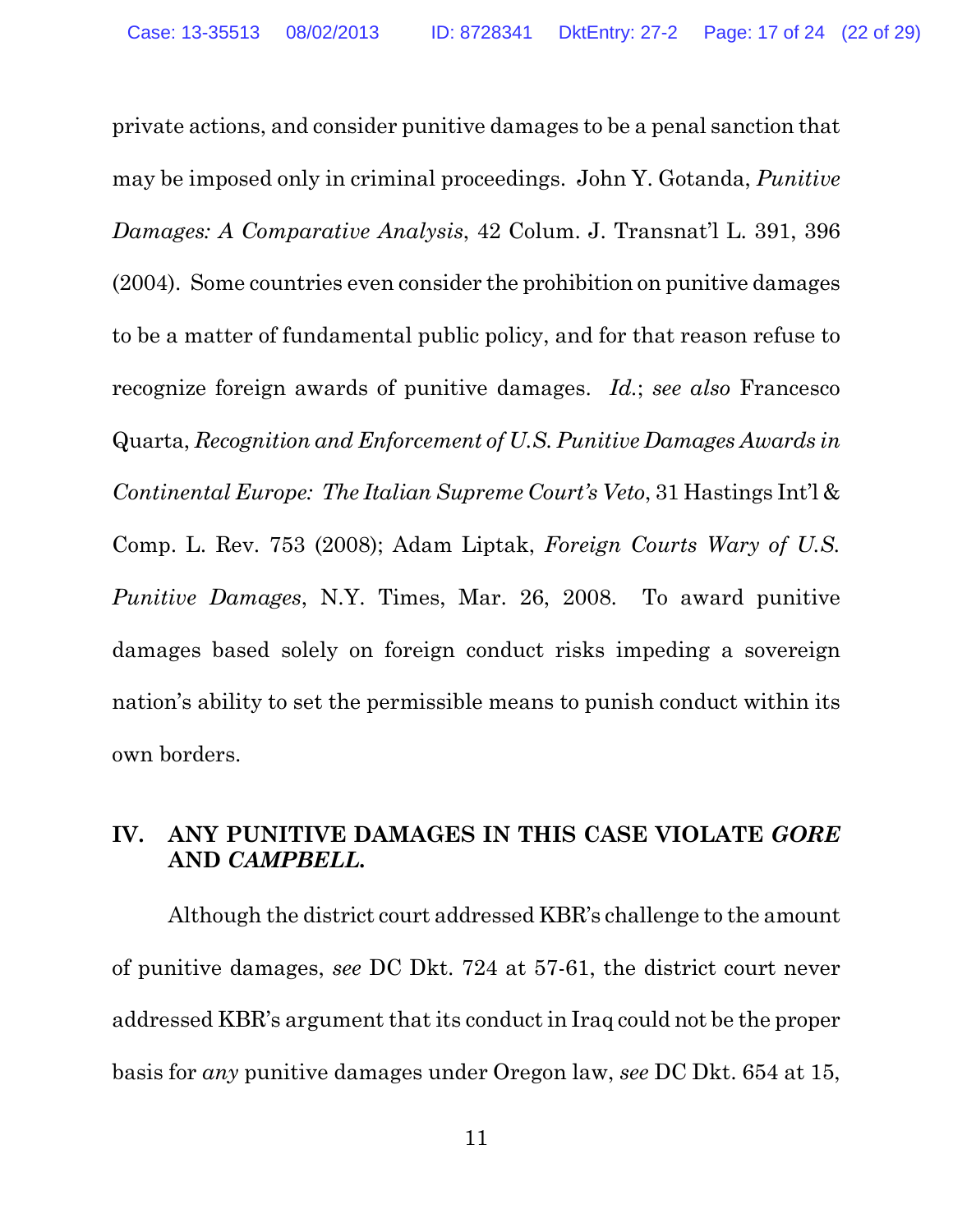54 (raising argument); DC Dkt. 717 at 58-59 (same). This was error. Before the court applied the three *Gore*/*Campbell* guideposts to determine whether the punitive damages award was excessive, it should have first assessed whether it was permissible for Oregon to award any punitive damages for extraterritorial conduct. *See White v. Ford Motor Co.*, 312 F.3d 998, 1013 n.56 (9th Cir. 2002).

<span id="page-22-2"></span><span id="page-22-1"></span><span id="page-22-0"></span>As noted, the plain language of *Gore* and *Campbell* prohibits all punitive damages based solely on conduct occurring outside of the punishing State. *See* Part I. Moreover, the Due Process and Commerce Clause rationales behind that language squarely apply to the circumstances of this case. Plaintiffs never showed that KBR's conduct was unlawful in Iraq, where it occurred. *See Campbell*, 538 U.S. at 421 ("A State cannot punish a defendant for conduct that may have been lawful where it occurred."); *Bordenkircher v. Hayes*, 434 U.S. 357, 363 (1978) ("To punish a person because he has done what the law plainly allows him to do is a due process violation of the most basic sort."). KBR worked at the Iraqi oil facility under a contract with the U.S. Army to help it in a time of war, a quintessential federal concern that KBR should expect to be free from state regulation. *See Am. Ins. Ass'n v. Garamendi*,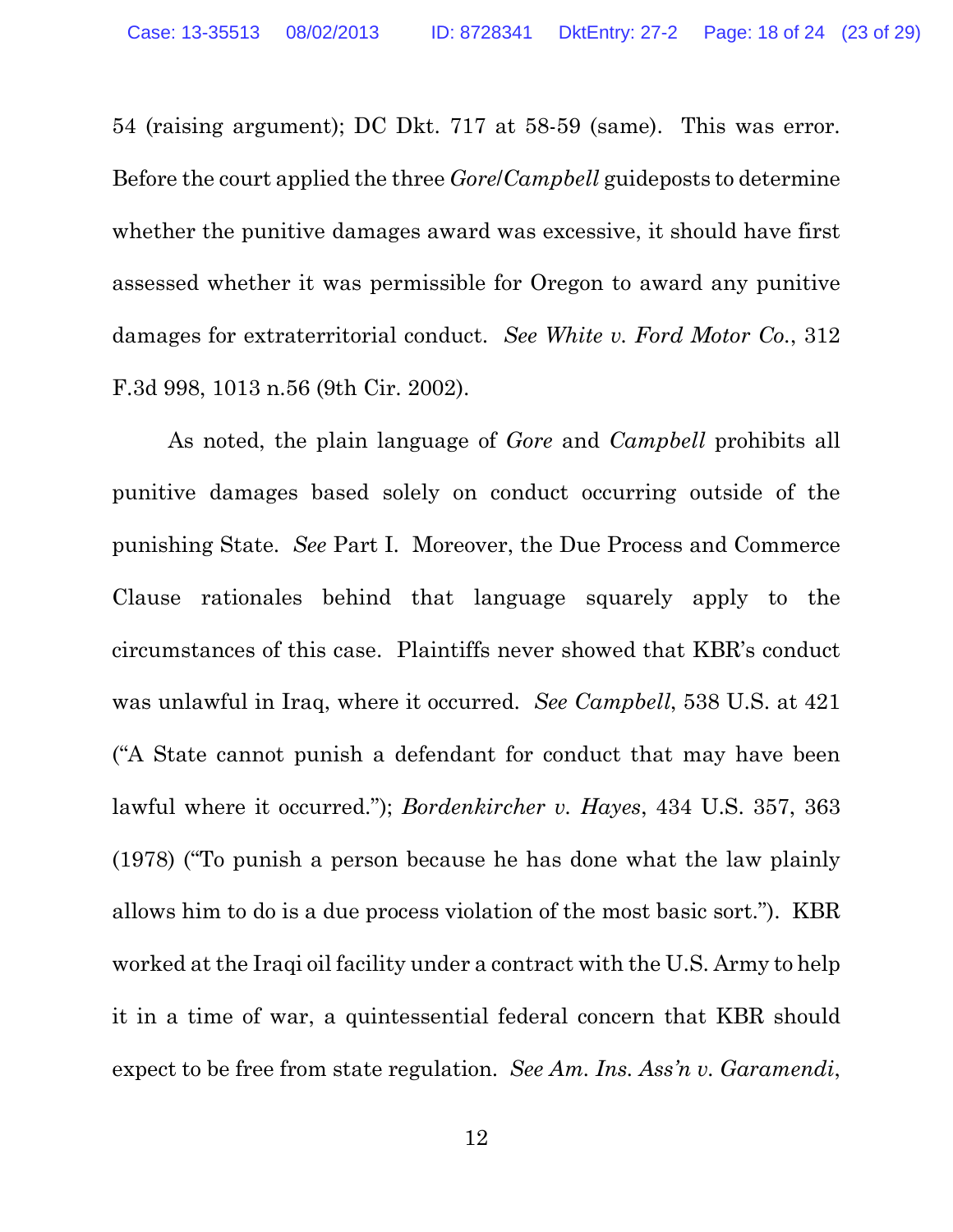539 U.S. 396, 416 (2003) ("[U]ntangling government policy from private initiative during wartime is often so hard that [federal] diplomatic action settling claims against private parties may well be just as essential in the aftermath of hostilities as diplomacy to settle claims against foreign governments."). Iraq itself prohibits civil punitive damages, s*ee* DC Dkt. 556-1, and its policy choice should be respected as a matter of international comity. KBR should not have been expected to predict that its lawful conduct to help the United States war effort in a country that prohibits punitive damages would later be subject to punishment by the State of Oregon.

<span id="page-23-0"></span>This Court should reject any attempt to justify the imposition of punitive damages under Oregon law on the theory that KBR's conduct affected Oregon citizens working in Iraq. *Gore* and *Campbell* preclude such reasoning. Aside from the plain language of those opinions prohibiting extraterritorial punishment, both cases rely on *Bigelow v. Virginia*, 421 U.S. 809, 824 (1975), which observed that a State does not have authority to regulate extraterritorial conduct to protect the safety of its own citizens in other jurisdictions: "A State does not acquire power or supervision over the internal affairs of another State merely because the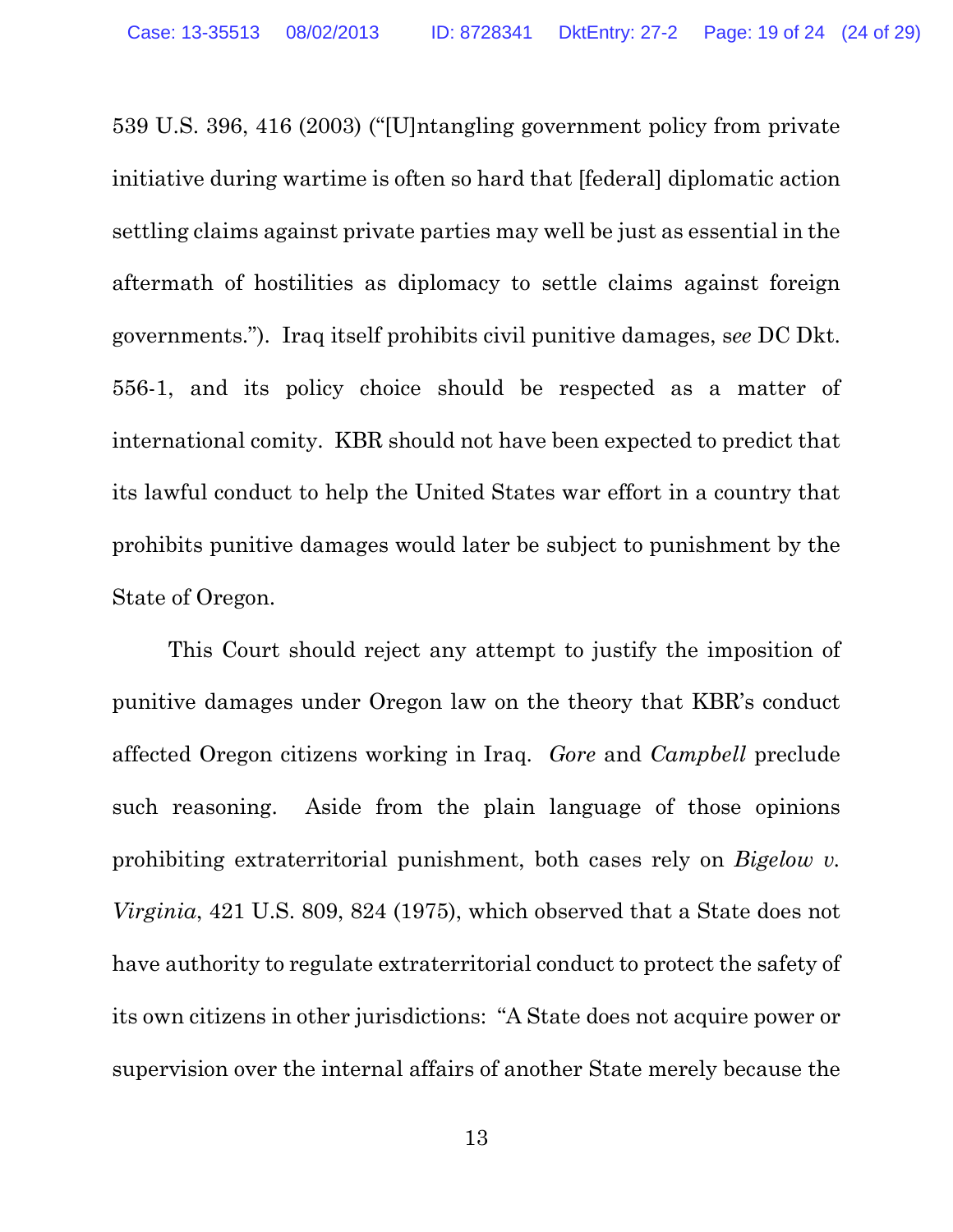welfare and health of its own citizens may be affected when they travel to that State." *Gore*, 517 U.S. at 571 n.16; *Campbell*, 538 U.S. at 421. Consistent with the reasoning of *Bigelow*, the Seventh Circuit has held that the domiciliary States of passengers killed in an air crash in a foreign State had no interest in imposing punitive damages on the defendants because "[t]he legitimate interests of these states . . . are limited to assuring that the plaintiffs are adequately compensated for their injuries and that the proceeds of any award are distributed to the appropriate beneficiaries." *In re Air Crash Disaster Near Chicago, Illinois on May 25, 1979*, 644 F.2d 594, 613 (7th Cir. 1981). Under *Gore* and *Campbell* (and consistent with *Bigelow* and *In re Air Crash Disaster*), Oregon has no legitimate basis for imposing punitive damages to regulate Iraqi conduct merely because it affected an Oregon domiciliary in Iraq.

#### <span id="page-24-1"></span><span id="page-24-0"></span>**V. USING OREGON CRIMINAL LAW TO SUPPORT THE AMOUNT OF PUNITIVE DAMAGES IS ALSO IMPROPER.**

Not only did the district court err by allowing punitive damages based on conduct that occurred solely in Iraq, it compounded that error by using Oregon's criminal assault statute to support the amount of punitive damages awarded, *see* DC Dkt. 724 at 59-60. KBR never received any "fair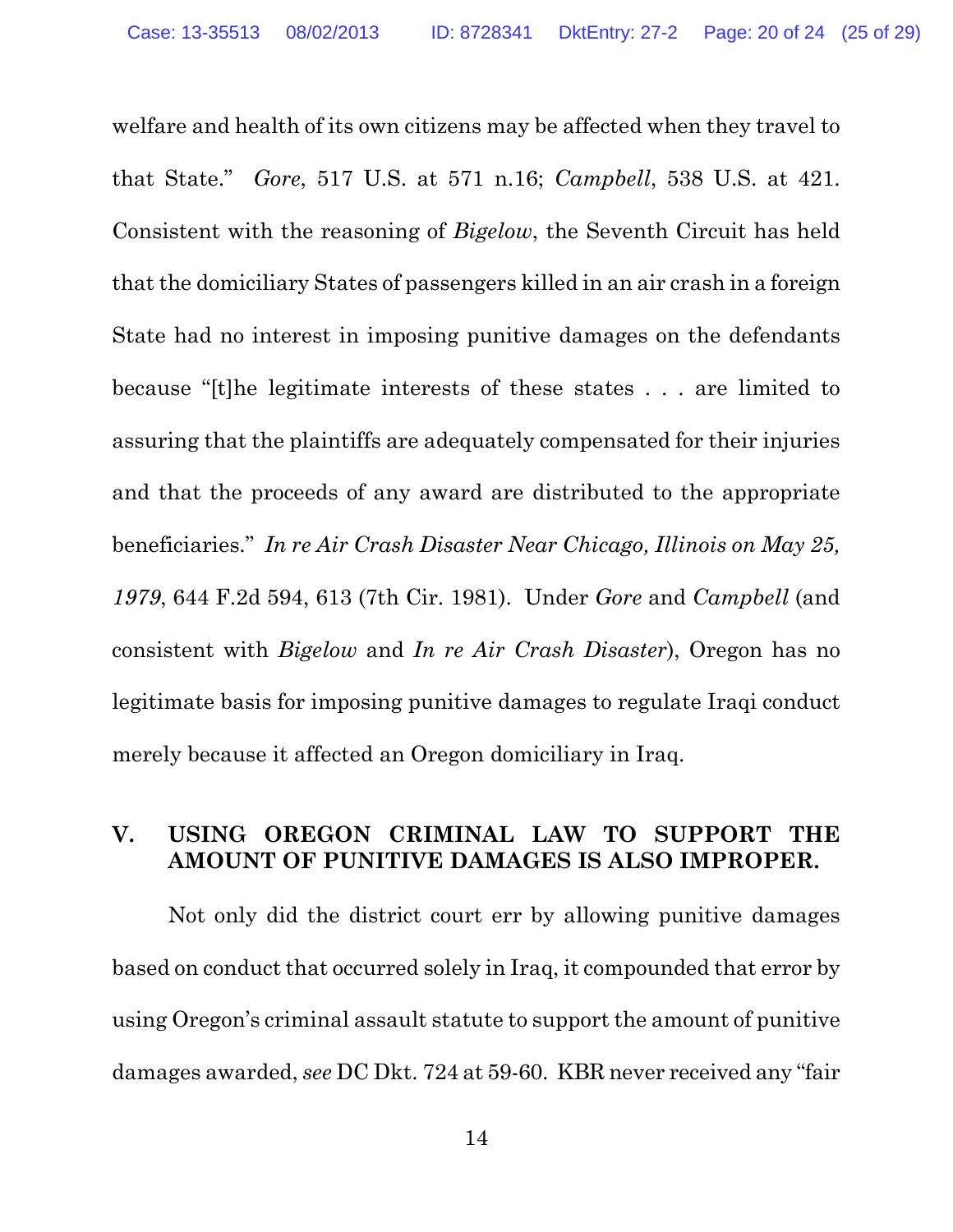notice" that its conduct in Iraq would be judged based on Oregon's criminal law. Especially not when Oregon's criminal jurisdiction statute, on its face, does not purport to reach the foreign conduct at issue in this case.

<span id="page-25-1"></span><span id="page-25-0"></span>"Under the common law, the exclusive grounding of state jurisdiction is the territorial principle: a state has power to make conduct or the result of conduct a crime only if the conduct takes place or the result happens within its territorial limits." 4 Wayne R. LaFave et al., *Criminal Procedure* § 16.4(c) (2012) (footnotes omitted). Oregon's criminal jurisdiction statute, Or. Rev. Stat. § 131.215 (2011), follows this territorial principle. It extends only to cover conduct or consequences in Oregon that are an element of a criminal offense,  $\P(1)$ , an attempt to commit a crime in Oregon,  $\P(2)$ , a conspiracy to commit a crime in Oregon,  $\P(3)$ , a conspiracy in Oregon to commit a crime elsewhere, ¶ (4), the omission of a legal duty that must be performed in Oregon, ¶ (5), or the violation of a statute that expressly prohibits conduct outside of Oregon affecting a statutorily protected interest in Oregon, ¶ (6).

No part of Oregon's criminal jurisdiction statute is satisfied by conduct that occurred solely in Iraq causing an injury in Iraq. KBR would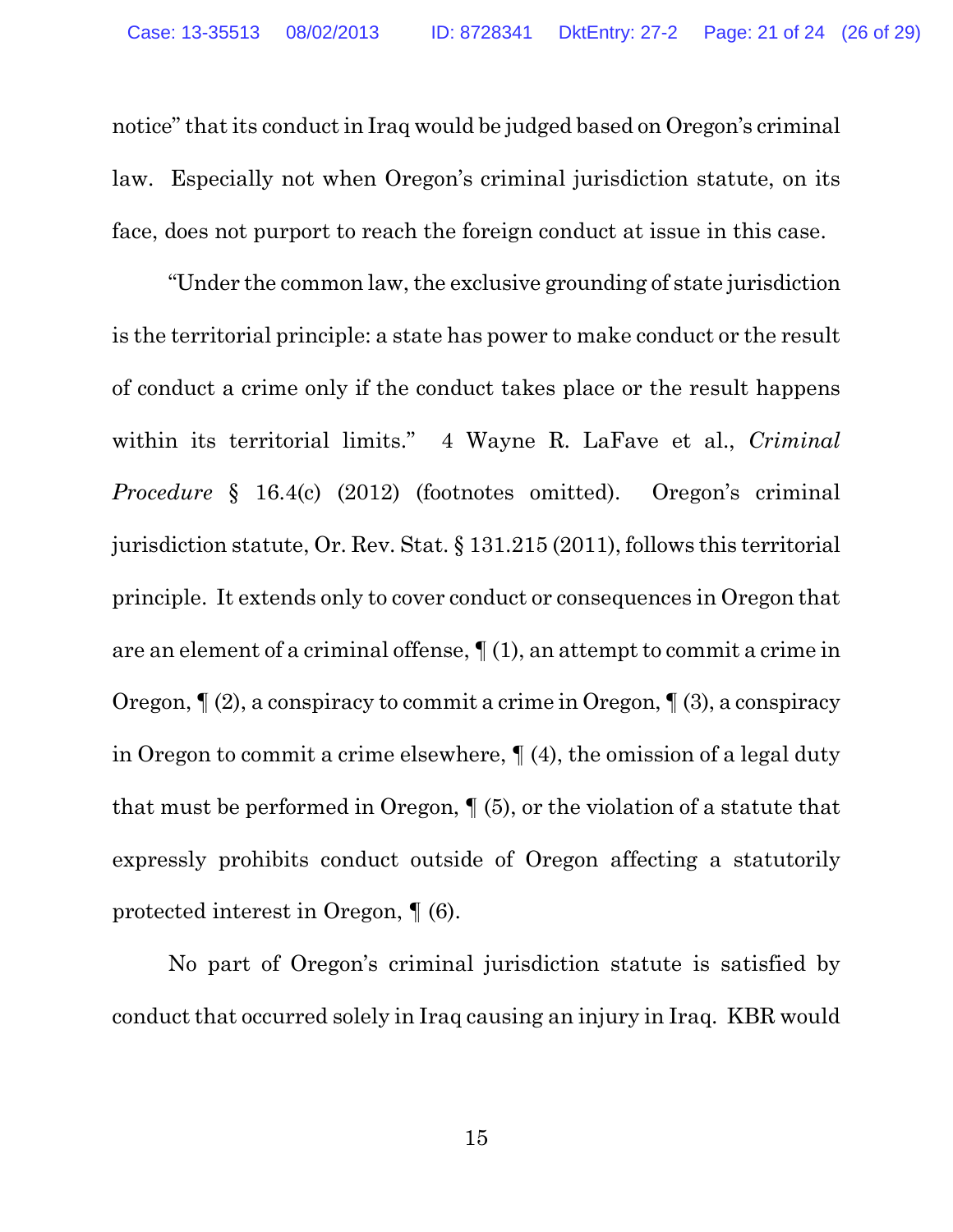have no reason to expect that it could be punished based on an Oregon

criminal statute in a civil lawsuit for its conduct outside Oregon.

#### **CONCLUSION**

For the foregoing reasons, this Court should vacate the award of

punitive damages against defendants.

August 2, 2013 **HORVITZ & LEVY LLP** DAVID M. AXELRAD CURT CUTTING ERIC S. BOORSTIN

> By: /s/ Eric S. Boorstin Eric S. Boorstin

Attorneys for AMICUS CURIAE **DRI – THE VOICE OF THE DEFENSE BAR**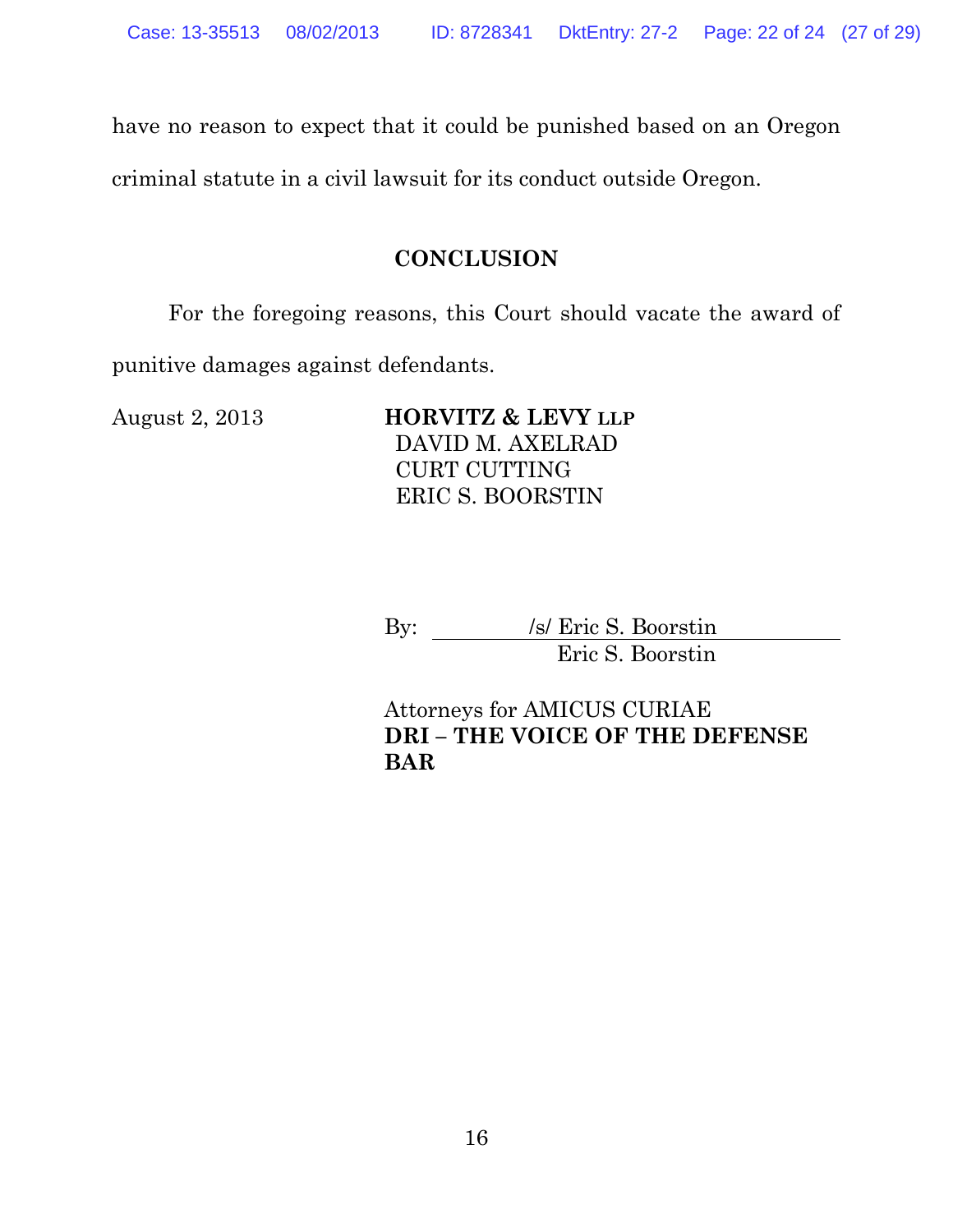#### **CERTIFICATE OF COMPLIANCE WITH TYPE-VOLUME LIMITATION, TYPEFACE REQUIREMENTS, AND TYPE STYLE REQUIREMENTS [FED R. APP. P. 32(a)(7)(C)]**

- $\boxtimes$  1. This brief complies with the type-volume limitation of Fed. R. App. P.  $32(a)(7)(B)$  because:
	- $\boxtimes$  this brief contains 2,895 words, excluding the parts of the brief exempted by Fed. R. App. P.  $32(a)(7)(B)(iii)$ , or
	- $\Box$  this brief uses monospaced typeface and contains [state the number of lines of text, excluding the parts of the brief exempted by Fed. R. App. P.  $32(a)(7)(B)(iii)$ .
- $\boxtimes$  2. This brief complies with the typeface requirements of Fed. R. App. P.  $32(a)(5)$  and the type style requirements of Fed. R. App. P.  $32(a)(6)$ because:
	- this brief has been prepared in a proportionally spaced typeface using MS-Word in 14-point Century Schoolbook font type, or
	- $\Box$  this brief has been prepared in a monospaced typeface using [state name and version of word processing program] with [state number of characters per inch and name of type style].

Date Eric S. Boorstin

August 2, 2013 /s/ Eric S. Boorstin